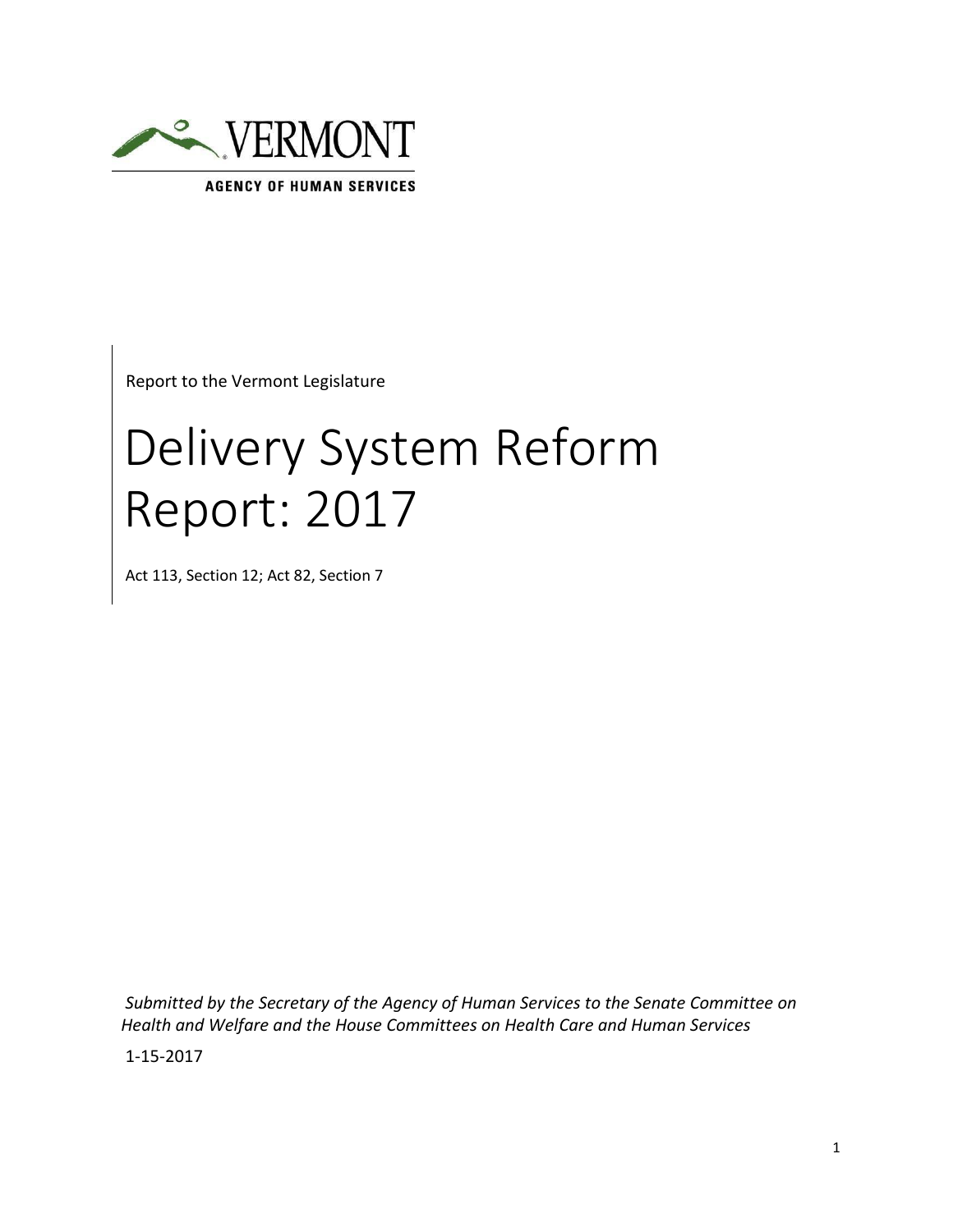# CONTENTS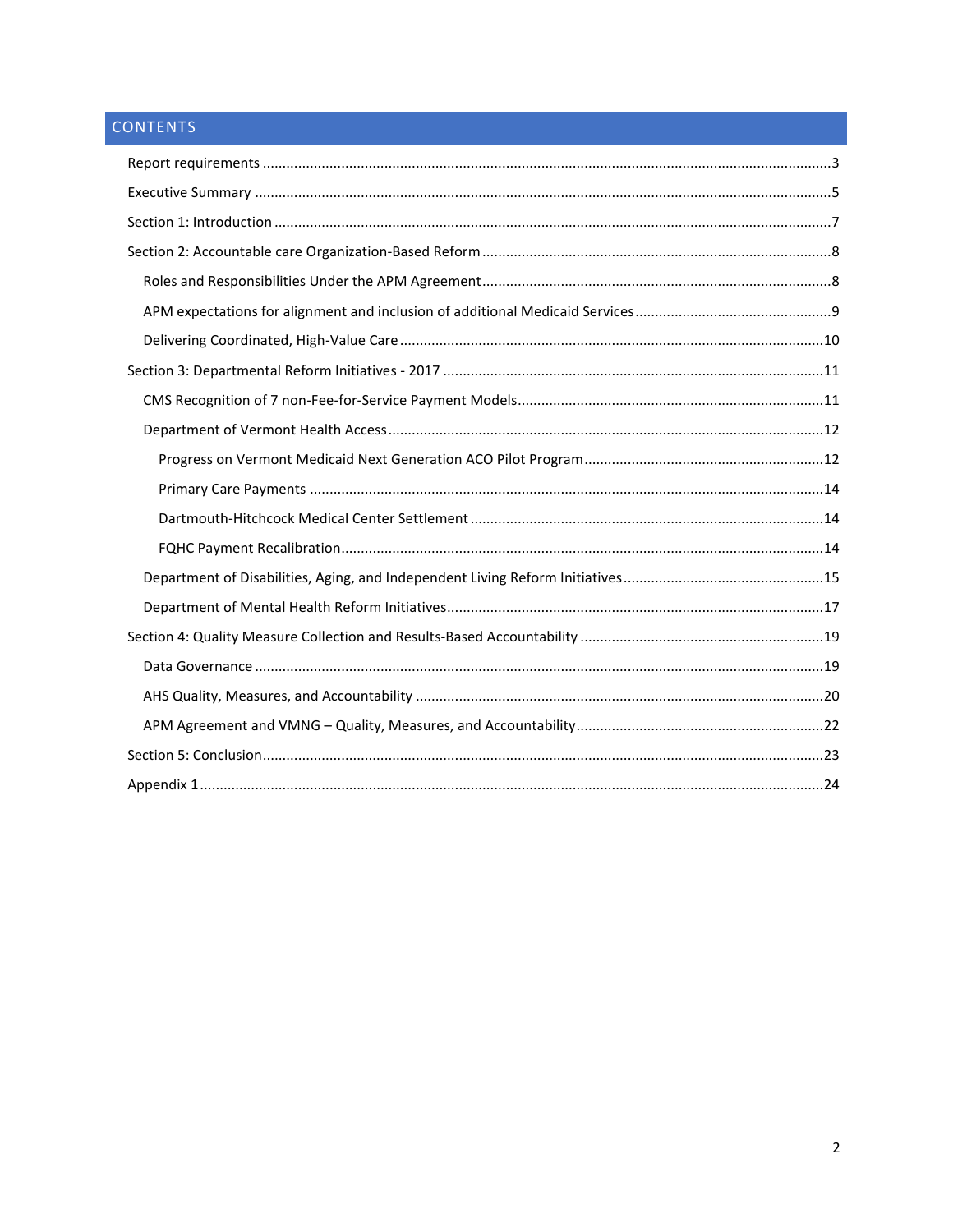### <span id="page-2-0"></span>REPORT REQUIREMENTS

Act 113 of 2016, Section 12 requires the Secretary of the Agency of Human Services to embark upon a multi-year process of delivery system and payment reform for Medicaid providers that is aligned with the *Vermont All-Payer Accountable Care Organization Model Agreement* and other existing payment and delivery system reform initiatives.

#### FULL TEXT:

(a) The Secretary of Human Services, in consultation with the Director of Health Care Reform, the Green Mountain Care Board, and affected providers, shall create a process for payment and delivery system reform for Medicaid providers and services. This process shall address all Medicaid payments to affected providers and integrate the providers to the extent practicable into the all-payer model and other existing payment and delivery system reform initiatives.

(b) On or before January 15, 2017 and annually for five years thereafter, the Secretary of Human Services shall report on the results of this process to the Senate Committee on Health and Welfare and the House Committees on Health Care and on Human Services. The Secretary's report shall address:

(1) all Medicaid payments to affected providers;

(2) changes to reimbursement methodology and the services impacted;

(3) efforts to integrate affected providers into the all-payer model and with other payment and delivery system reform initiatives;

(4) changes to quality measure collection and identifying alignment efforts and analyses, if any; and

(5) the interrelationship of results-based accountability initiatives with the quality measures in subdivision (4) of this subsection.

Additionally, Section 7 of Act 82 of 2017 requires a plan to integrate multiple sources of payment for mental and substance abuse services to the designated and specialized service agencies (DAs and SSAs).

#### FULL TEXT

# Act 82, Sec. 7. PAYMENTS TO THE DESIGNATED AND SPECIALIZED SERVICE AGENCIES

The Secretary of Human Services, in collaboration with the Commissioners of Mental Health and of Disabilities, Aging, and Independent Living; providers; and persons who are affected by current services, shall develop a plan to integrate multiple sources of payments for mental and substance abuse services to the designated and specialized service agencies. In a manner consistent with Sec. 11 of this act, the plan shall implement a Global Funding model as a successor to the analysis and work conducted under the Medicaid Pathways and other work undertaken regarding mental health in health care reform. It shall increase efficiency and reduce the administrative burden. On or before January 1, 2018, the Secretary shall submit the plan and any related legislative proposals to the Senate Committee on Health and Welfare and the House Committees on Health Care and on Human Services.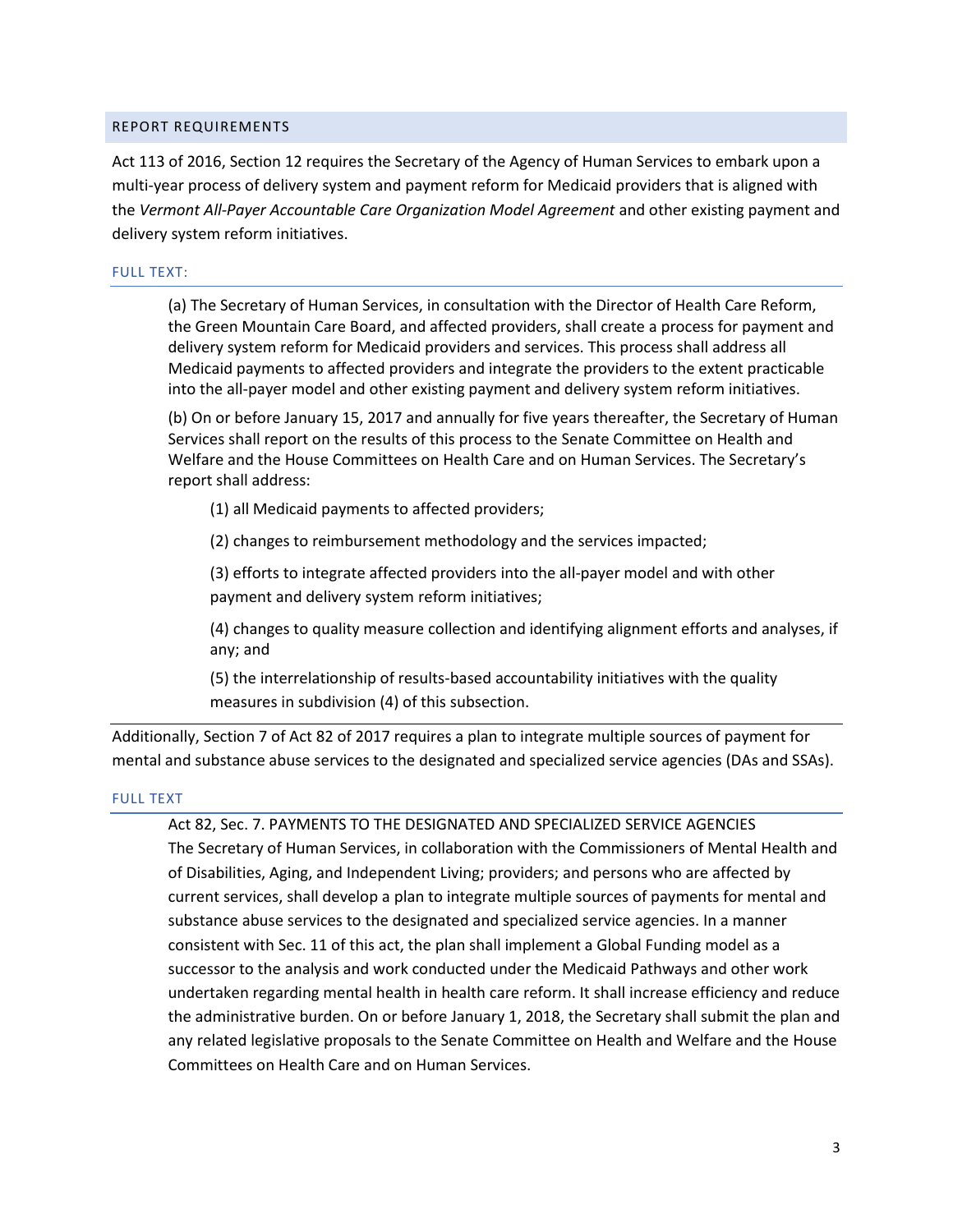This is the second annual report. The first annual progress report on delivery system and payment reform for Medicaid providers can be found here:

• First Annual Report Filed 1/3/2017: [http://legislature.vermont.gov/assets/Legislative-](http://legislature.vermont.gov/assets/Legislative-Reports/Act-113-Sec-12-Medicaid-Pathway-Report-12-30-16.pdf)[Reports/Act-113-Sec-12-Medicaid-Pathway-Report-12-30-16.pdf](http://legislature.vermont.gov/assets/Legislative-Reports/Act-113-Sec-12-Medicaid-Pathway-Report-12-30-16.pdf)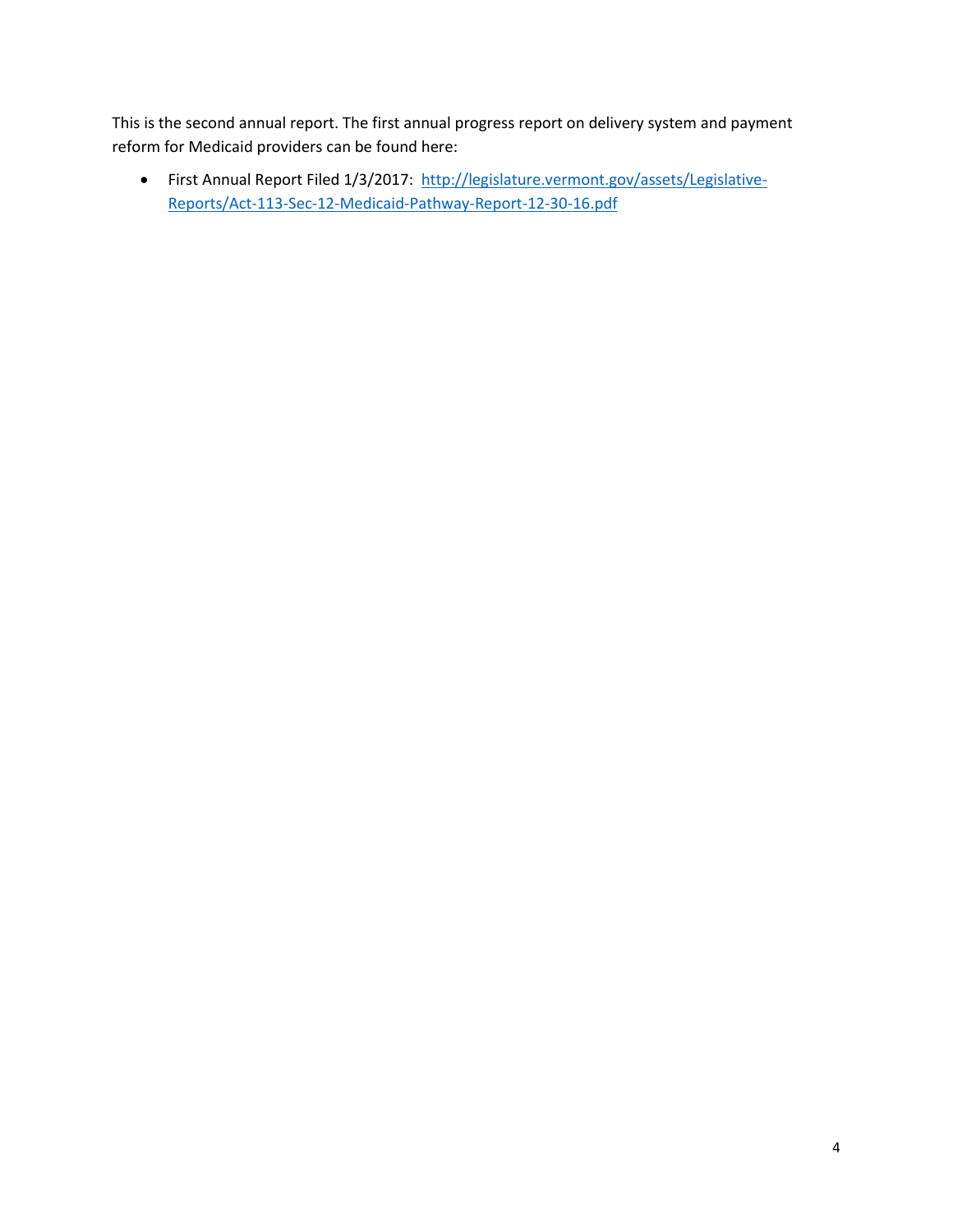#### <span id="page-4-0"></span>EXECUTIVE SUMMARY

2017 was an exciting year for payment and delivery system reform in Vermont. Vermont launched a first in the nation Accountable Care Organization (ACO) pilot program where a network of hospitals and providers took on accountability for the care, health, and cost of their patients. The pilot was limited to Medicaid beneficiaries; however, it laid the foundation for expanding the program to Medicare and commercial insurers. On January 1, 2018, aligned Medicare and commercial programs joined Medicaid in moving Vermont towards the goal of an integrated system of care regardless of payer.

AHS, through Vermont's Medicaid program, has an integral role in shaping payment reform and supporting delivery system reform. Vermont's Medicaid 1115 Waiver, the Global Commitment to Health, provides the authority and flexibility for Vermont to customize its Medicaid program to best serve Vermonters. Vermont has used this authority and flexibility to implement new payment mechanisms, provide covered services not traditionally reimbursable through Medicaid, and launch programmatic innovations such as Blueprint for Health, Hub and Spoke, and Choices for Care. Vermont intends to continue to build on its past health care reform successes. Specifically, AHS, through its constituent departments, has prioritized shifting from fee-for-service payments, which incentivize volume of care, to value-based payments and care, which emphasize better health outcomes and sustainable costs. Beyond the pilot program, AHS has partnered with the ACO OneCare Vermont to develop improved care coordination and integration of services, and the Department of Mental Health is developing alternative payments for services provided to children and adults.

AHS recognizes that the success of payment and delivery reforms relies on a solid foundation that must include equitable payments, accountability for the services rendered, and data by which the first two can be supported and assessed. AHS has taken steps to become a reliable partner in reform. This includes increasing Medicaid primary care reimbursement rates so that they equal Medicare reimbursement, creating equity between in-state and out-of-state academic medical centers that serve many Vermonters, and revamping our payments to health centers, both Federally Qualified Health Centers and Rural Health Clinics, so that they come into compliance with federal law.

Along with equitable payments, accountability is essential to success. Knowing the actual costs of the services and having sufficient information to ensure the quality of the services are important precursors to reforming how AHS pays for the services. AHS and the Department of Disabilities, Aging, and Independent Living are working to improve the accounting of payments paid and services delivered within the developmental disability services system. Moreover, AHS is working to improve how data is collected and managed across the Agency through a new governance system.

The following report fulfills two obligations placed on the Administration by the General Assembly. First, the report fulfills the requirement of Act 113 of 2016, Section 12 for the Secretary of the Agency of Human Services to create a process for payment and delivery system reform for Medicaid providers and services and to report on these activities. Second, the report fulfills the requirements of Act 82 of 2017, Section 7 that directs the Secretary of the Agency of Human Services, in conjunction with Commissioners of the Departments of Mental Health and Disability, Aging, and Independent Living to submit a plan for reforming payments made to the designated agencies and specialized service agencies for mental health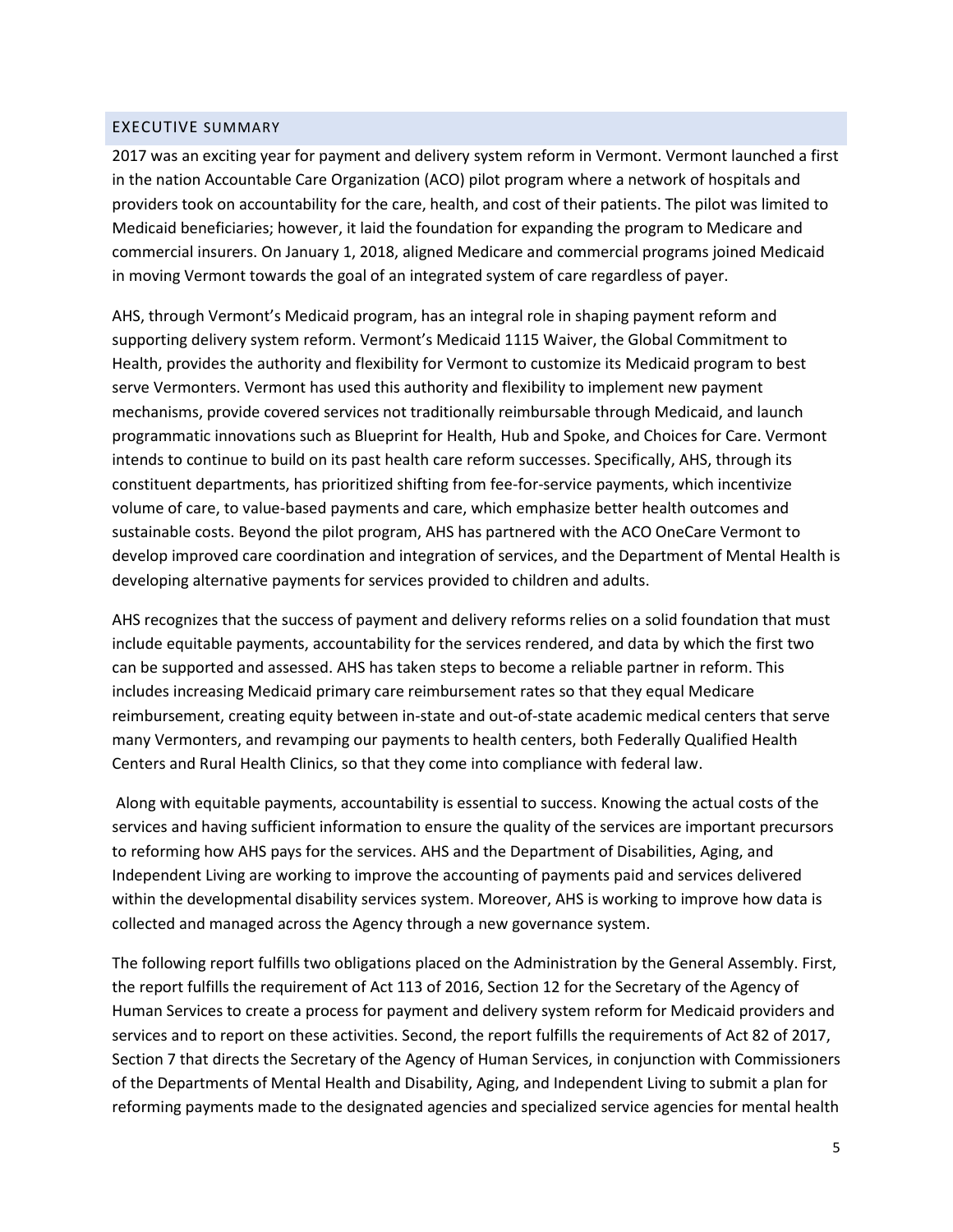and substance use disorder services. These activities are inextricably linked, particularly given the State's goal of creating an integrated system of care. Accordingly, the Agency believes that the content of the Act 82, Section 7 report falls within the payment and delivery system reforms requested in Act 113, Section 12, and therefore has submitted an integrated report.

We are proud to report in greater detail on the progress that AHS has made towards shifting to valuebased payments, improving integration across the continuum of care, and improving accountability and look forward to a discussion of this work with the General Assembly and interested stakeholders.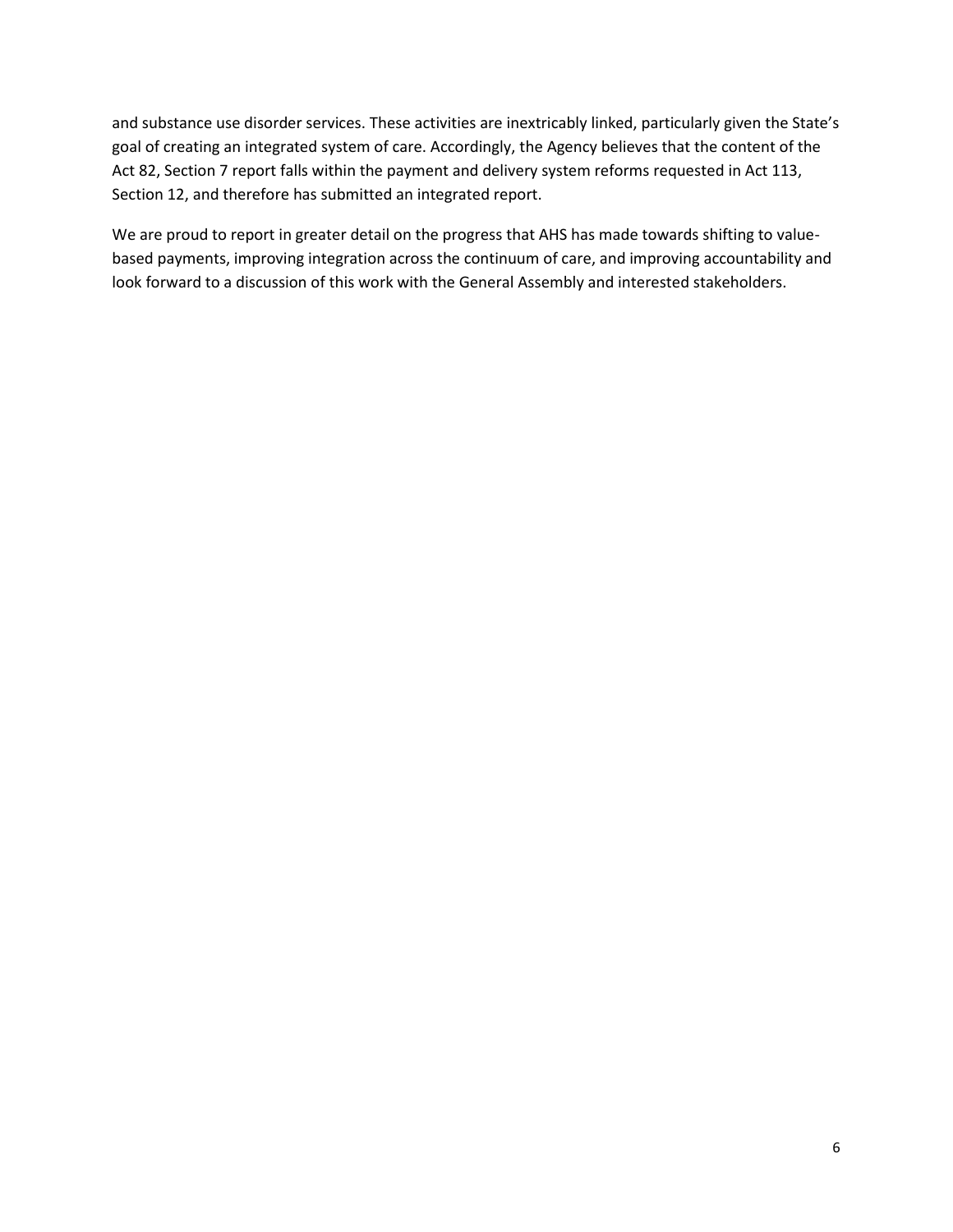# <span id="page-6-0"></span>SECTION 1: INTRODUCTION

 $\overline{a}$ 

The year 2017 brought substantial transition for state government in general and health care reform specifically. In addition to a new Administration and significant leadership change in the General Assembly, Vermont embarked on the implementation of two new agreements and the extension of a third:

- 1) *The Vermont All-Payer Accountable Care Organization (ACO) Model Agreement (APM* Agreement) with the Centers for Medicare and Medicaid Services (CMS);
- 2) A Medicaid contract with OneCare Vermont ACO LLC (OneCare), which established a pilot Next Generation ACO model for approximately 29,000 Vermont Medicaid beneficiaries; and
- 3) The renewal of the Global Commitment to Health Medicaid 1115 Waiver (Global Commitment to Health), which gives Vermont the ability to be more flexible in the way it uses its Medicaid resources such as new payment mechanisms, coverage of services not traditionally reimbursable through Medicaid, and programmatic innovations.

Through these agreements, Vermont has the opportunity to shape how we pay for and deliver health care in way that is tailored to Vermont needs and improves alignment across payers, including Medicare, Medicaid, and commercial insurers. Collectively, these efforts have the goal of better health, better quality care, and affordable and sustainable health care costs. Furthermore, the changes in payment for and delivery of care that Vermont is pursuing creates incentives to focus on primary and preventive care and to create more alignment between medical, mental health, substance use disorder, and social services.

Under the previous administration, efforts began to introduce payment and delivery reforms to Medicaid-funded programs, including services provided by the Designated Agencies (DAs), Specialized Service Agencies (SSAs), and preferred providers of substance use disorder services. This work occurred through the Medicaid Pathways initiative, which was launched by the Agencies of Human Services (AHS) and the Agency of Administration (AOA) in the Fall of 2015. However, under the incoming Scott Administration, the focus for 2017 shifted to establishing the Vermont Medicaid Next Generation (VMNG) ACO pilot model and to prepare for expanding ACO-based reform to Medicare and commercial insurers as well and expanding the number of hospitals, providers, and Vermonters engaged. Furthermore, while a report produced by Burns and Associates for the Medicaid Pathways project reviewed multiple payment reform models for DAs and SSAs, it also identified several challenges that currently incumber implementation. For example, payment reform for DAs and SSAs would benefit from standardization around data quality, consistency, and collection; standardization in reimbursement and billing guidelines; and better readiness for operationalizing reforms.<sup>1</sup> As another example of the current challenges to payment reform, a 2014 report by the State Auditor on DA and SSA budgets found insufficient data on developmental disability services (DDS) to confirm whether services paid for through

<sup>1</sup> Burns and Associates, Vermont Medicaid Pathway: Alternative Payment Models Final Report – Payment Reform Options for Designated and Specialized Service Agencies, June 1, 2017. Available at: [http://healthcareinnovation.vermont.gov/content/burns-associates-sim-alternative-payment-models-report-june-](http://healthcareinnovation.vermont.gov/content/burns-associates-sim-alternative-payment-models-report-june-2017)[2017](http://healthcareinnovation.vermont.gov/content/burns-associates-sim-alternative-payment-models-report-june-2017) (last accessed on January 11, 2018).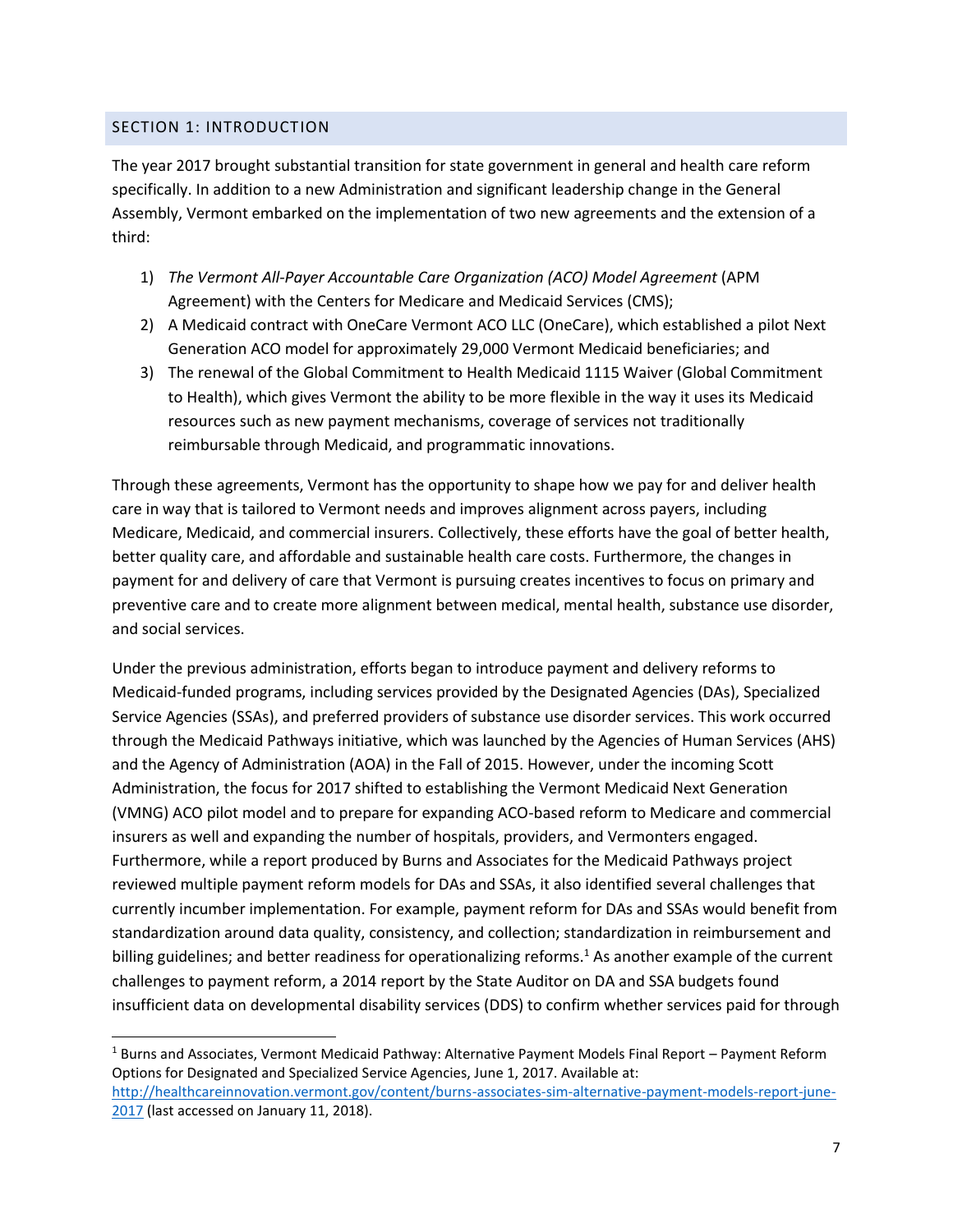inclusive payments were actually delivered to the individual.<sup>2</sup> While this finding should be addressed to increase accountability, it also has significant impacts on payment reform. Successful payment reform cannot proceed without a clear understanding of the actual services being delivered, an accurate cost of these services, and the quality of the services. A current review by the Department of Disabilities, Aging, and Independent Living (DAIL) of service delivery, accountability, and reporting mechanisms is currently underway.

Despite these challenges, AHS, using the lessons learned through the Medicaid Pathways process, continues to pursue the goals of a more integrated health care system across the care continuum and the creation of value-based payments. These pursuits are in-line with AHS's responsibilities under the APM Agreement and the Agency's strategic goals. AHS recently advanced its new strategic plan, which contributes to Governor Scott's Priorities and Breakthrough Objectives by establishing cross-agency and departmental goals. The plan lists nine goals, several of which will build upon the Agency's payment and delivery system reform work. These include increasing coordination of AHS services, maximizing the return on investment, increasing the use of cross-agency data, and driving quality, outcomes, and sustainable costs.

In addition to efforts at the state level, OneCare's recently approved budget for Year 1 of the APM agreement also supports a care model that integrates care across multiple organizations and employs alternative payment mechanisms.

## <span id="page-7-0"></span>SECTION 2: ACCOUNTABLE CARE ORGANIZATION-BASED REFORM

AHS is committed to value-based Medicaid payment reforms that incentivize increased integration and alignment across the care continuum and have the goals of high-value care and sustainable health care costs. The APM Agreement and ACO-based reforms are the current vehicles through which these reforms occur. The priority for 2017 has been to operationalize the provisions of the APM Agreement.

#### <span id="page-7-1"></span>ROLES AND RESPONSIBILITIES UNDER THE APM AGREEMENT

 $\overline{a}$ 

The APM Agreement identifies AHS and Green Mountain Care Board (GMCB) as the key state entities charged with carrying out the responsibilities laid out in the agreement. Specifically, GMCB is tasked, in collaboration with AHS, with monitoring how the model is achieving financial, quality, and outcome targets. The General Assembly, through Act 113, supported this role by granting GMCB regulatory authority over ACOs including approval of their budgets. AHS, in collaboration with GMCB, is tasked with creating the conditions in which the ACO can begin to improve coordination across the care continuum. The ACO accordingly has the role of engaging multiple payers (i.e., Medicare, Medicaid, and commercial insurers) to establish alternative ways of paying hospitals, medical providers, and community providers. Figure 1 describes these relationships.

<sup>&</sup>lt;sup>2</sup> Vermont State Auditor, Designated Agencies: State Oversight of Services Could Be Improved, But Duplicate Payments Not Widespread, 2014. Available at:

<http://auditor.vermont.gov/sites/auditor/files/files/reports/performance-audits/Final-DA-report-II10.31.2014.pdf> (last accessed on January 11, 2018).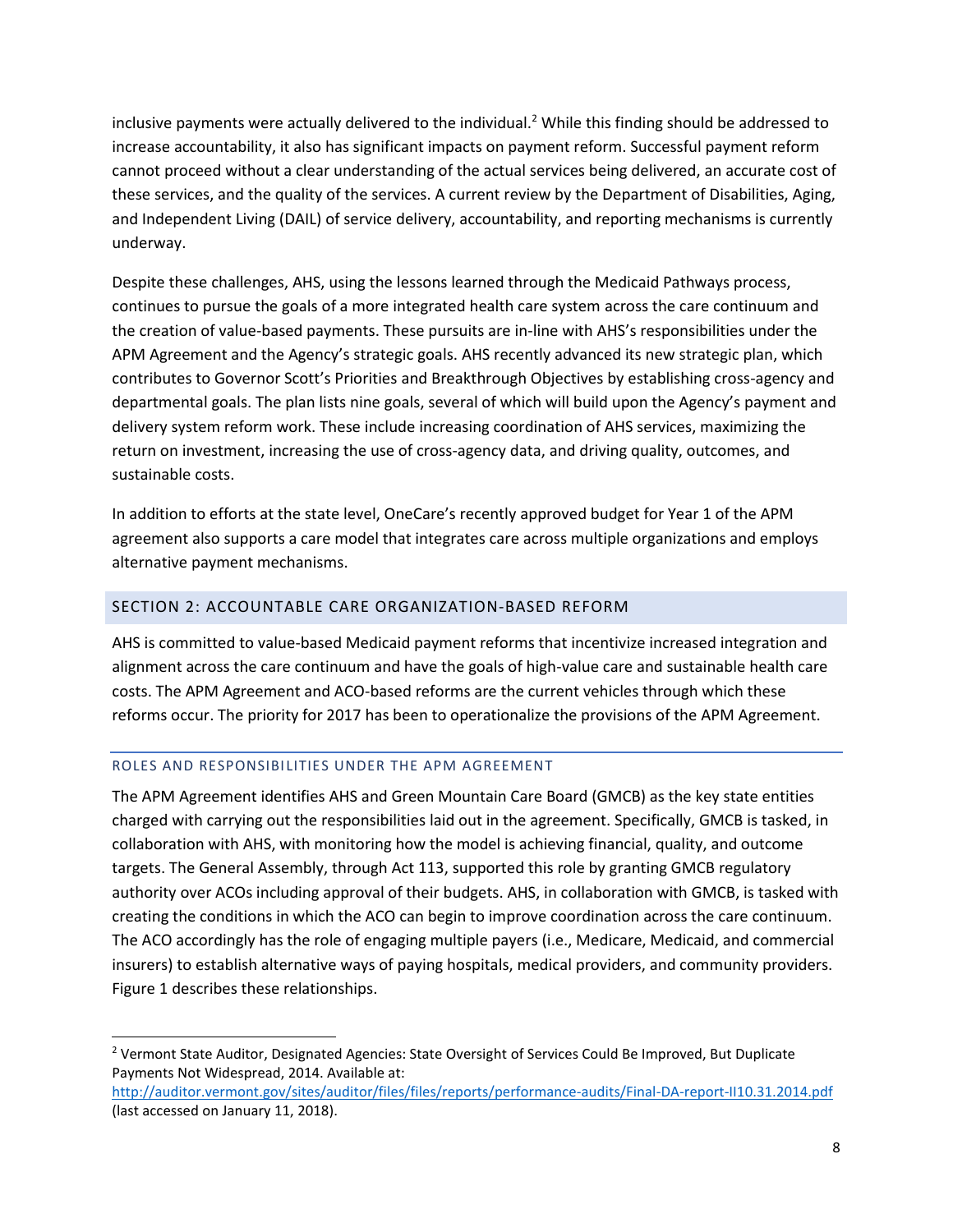### **Figure 1. Key Relationships under the APM Agreement**



**Quality & Performance Monitoring** 

Additional Actors: Legislature, Centers for Medicaid and Medicare Innovation, Medicare, Medicaid, commercial insurers **HEALTH CARE REFORM** 

To carry out the responsibilities under the APM Agreement, AHS Central Office, Department of Vermont Health Access (DVHA; including Blueprint for Health), and GMCB meet regularly to review how respective activities are aligning, for example, how progress on developing the VMNG contract coordinates with GMCB's review of the ACO budget. Additionally, AHS staff and Commissioners of DVHA, DAIL, Department of Mental Health (DMH), Vermont Department of Health (VDH), and Department for Children and Families (DCF) meet with OneCare regularly to review how OneCare's delivery system reforms align with AHS services. Example agenda items include screening tools, quality and performance measures, and long-term services and supports (LTSS). GMCB works with OneCare in its oversight capacity to ensure the ACO is meeting its requirements for certification and operates in compliance with its budget order.

Finally, an agency-wide group met regularly in the first part of the year to review how the work in each of the departments in AHS connected with the work of other departments and with health care. This group provided valuable level-setting around AHS services and identified common themes across departments. One of these themes was the challenge of capturing funds for acute care or services and investing them in preventive services that could avert the need for expensive acute care or services down the road. One of the goals for payment reform is to address this concern. Moving forward, this cross-agency group will work to ensure that AHS fulfills its role in the APM Agreement in a coordinated way.

# <span id="page-8-0"></span>APM EXPECTATIONS FOR ALIGNMENT AND INCLUSION OF ADDITIONAL MEDICAID SERVICES

The APM Agreement's initial focus is on hospital and physician services. DVHA's VMNG ACO Pilot program with OneCare was the first step in operationalizing these goals and provision of the agreement. In 2018, the state and OneCare extended the Vermont Medicaid ACO program for another year, and OneCare added aligned Medicare and BlueCross BlueShield of Vermont (BCBSVT) programs as well as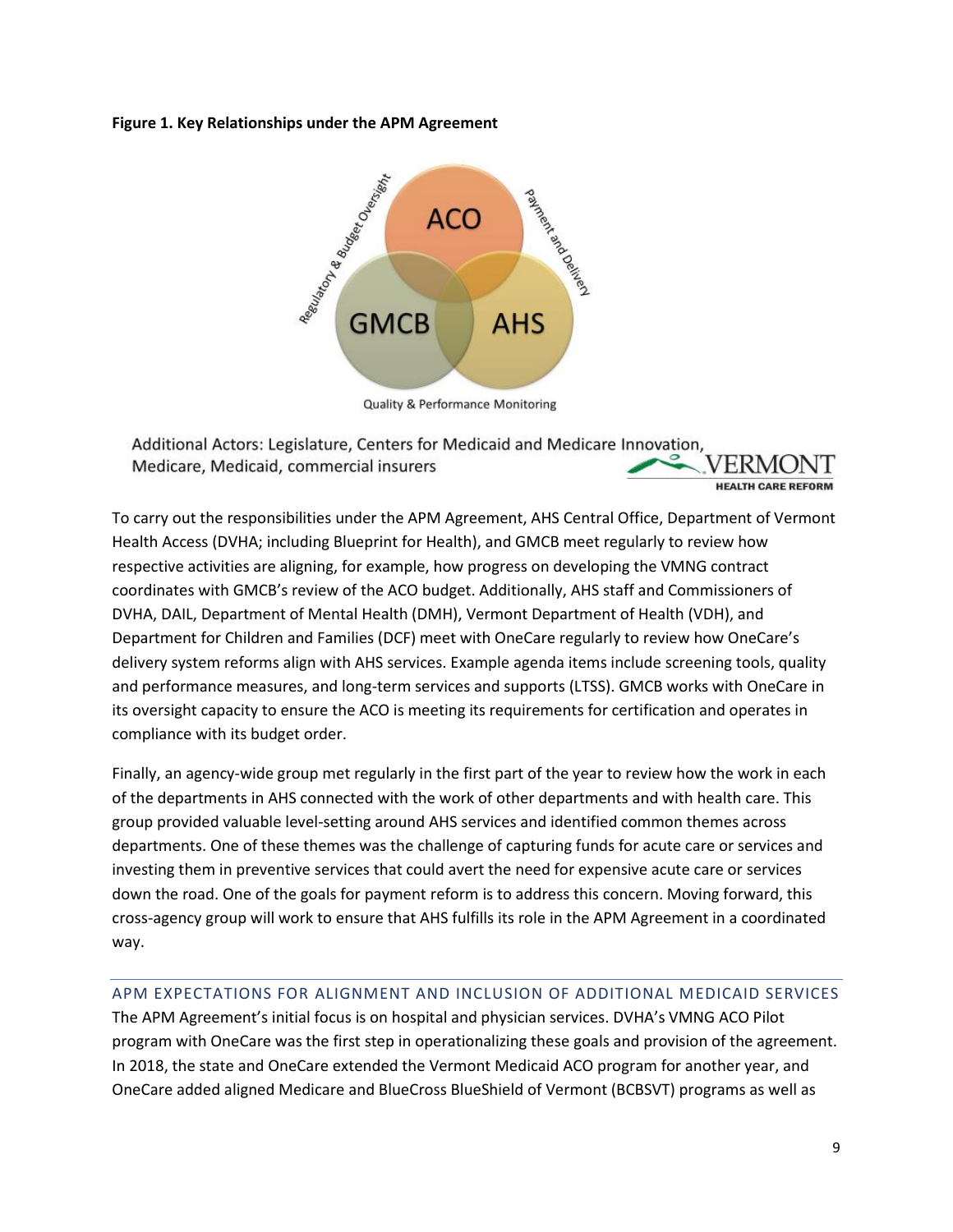expanded to additional communities. However, the APM Agreement also identifies the need to include other services necessary to achieve the population health and quality outcomes over the period of the agreement. These services include mental health, substance use disorder, home- and community-based services, and long-term institutional services. The agreement also calls for close monitoring to ensure the ACO is investing in community-based services such as Blueprint for Health community health teams and preventive services.

Expanding services will involve strategic planning in collaboration with OneCare and GMCB. By December 31, 2020, the state must have developed two plans:

- 1. Coordinating the financing and delivery of Medicaid mental health and substance use disorder services with the APM Agreement's financial and quality targets
- 2. Coordinating the financing and delivery of Medicaid home- and community-based services with APM Agreement targets.

Beginning on January 1, 2021, Medicaid Long-Term Institutional Services will be included in the APM Agreement as financial target services. While these deadlines are still a couple years away, initial planning and preparation has already begun. These efforts are summarized in Section 3.

# <span id="page-9-0"></span>DELIVERING COORDINATED, HIGH-VALUE CARE

Prior to the Medicaid Pathways, the Integrated Community Care Model (ICCM) Learning Collaborative was launched in 2014 by Blueprint for Health, GMCB, the three ACOs, and Vermont Health Care Innovation Project (VHCIP). Many of the core features of this learning collaborative were incorporated into the Medicaid Pathways "Vermont Model of Care".<sup>3</sup> These included;

- Person- and family-centered and/or -directed services;
- Involvement of a primary care physician;
- Identification of a lead care coordinator;
- Development of a comprehensive care plan;
- Establishing an individualized care team that meets through care conferences;
- Support through care transitions; and

 $\overline{a}$ 

• Use of technology for information-sharing

The ICCM Learning Collaborative brought in experts from across the country to work with Vermont organizations to systematically identify individuals and families who would benefit from crossorganization, team-based care. The Learning Collaborative also supported a common set of tools to engage people in their care, brought together providers working with each identified patient in patientcentered teams, developed shared-care plans based on the patient's goals and abilities, and supported communication among team members for more complete, effective, and efficient care and better

<sup>3</sup> Vermont Agencies of Human Services and Administration, Medicaid Pathway Overview, December 31, 2016 Report. Available at: [http://dvha.vermont.gov/global-commitment-to-health/medicaid-pathway-planning](http://dvha.vermont.gov/global-commitment-to-health/medicaid-pathway-planning-overview-12.19.16-update.pdf)[overview-12.19.16-update.pdf](http://dvha.vermont.gov/global-commitment-to-health/medicaid-pathway-planning-overview-12.19.16-update.pdf) (last accessed January 11, 2018).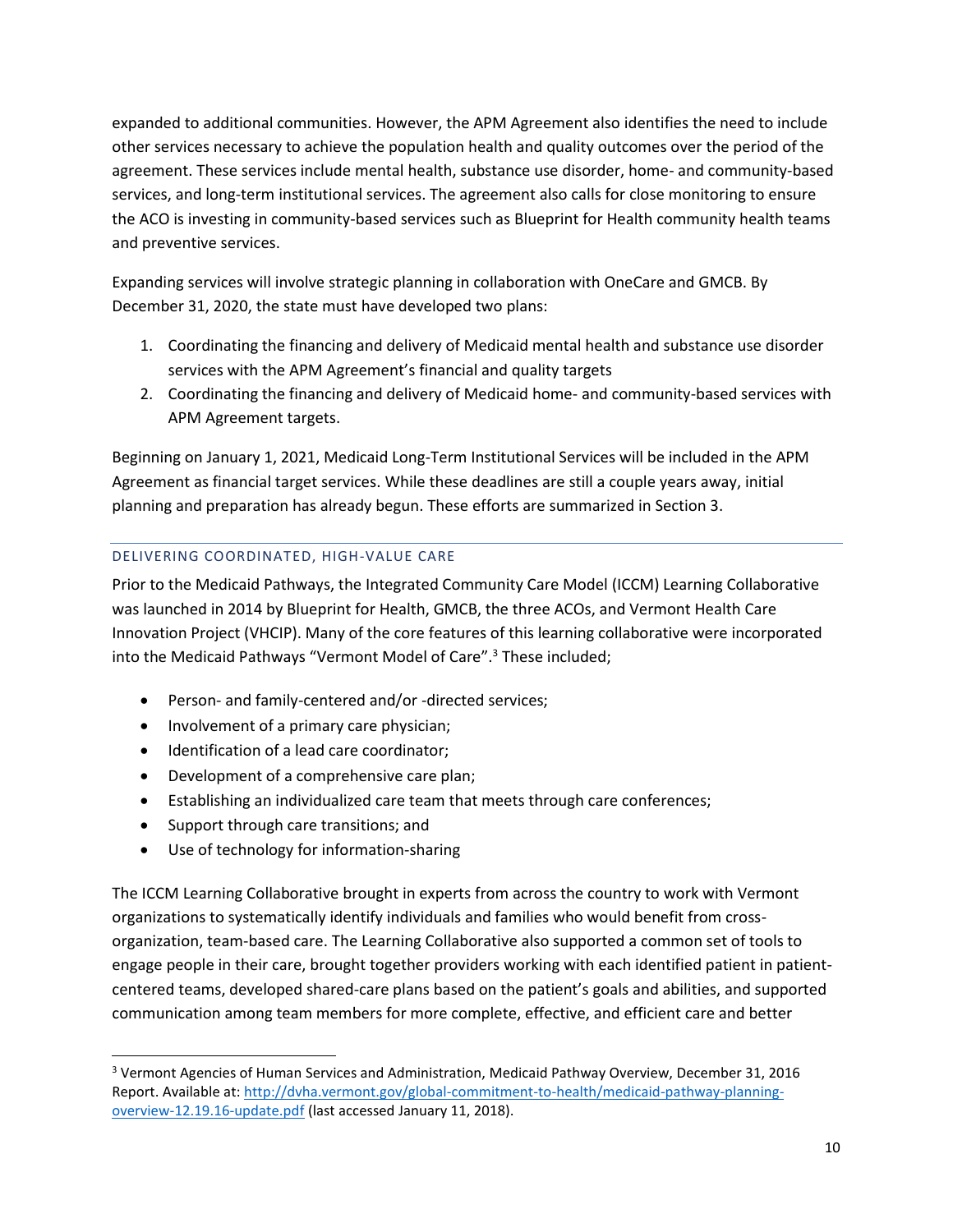patient outcomes. To support the model, communities used existing local infrastructure including project managers, quality improvement facilitators, and community health teams.

The ICCM Learning Collaborative and its core features have served as the foundation for the Care Model currently used by OneCare. This care model uses data to identify health risks across the population. It then groups people into four progressively more intense levels of care, implements community-wide prevention strategies, supports self-management of health conditions, and proactively targets services to individuals who need them most. In support of the Care Model, OneCare has implemented a payment structure that supports team-based care, shared care plans, and a lead care coordinator. For more information on OneCare Vermont's population health initiatives and payment reforms, see provisions 29-43 in the GMCB's FY18 Accountable Care Organization Budget Order.<sup>4</sup> As part of the collaboration between OneCare and AHS, departments have begun to explore how their services align with the Care Model and how to improve coordinated services.

Around the same time the ICCM emerged, VHCIP funding supported a new model of collaborative leadership for population health improvement work, called Accountable Communities for Health. Like the ICCM work, the first step was a year-long learning collaborative. The Accountable Communities for Health Learning Collaborative engaged management- and leadership- level staff from across the spectrum of health care and community service organizations, including mental health, substance use disorder treatment, home health, aging services, food banks, housing organizations, transportation companies, and more. The participating groups from each community often emerged from the Community Collaboratives that are supported by the Blueprint for Health, ACOs, and the Vermont Department of Health. The Accountable Communities for Health Learning Collaborative gave these groups an opportunity to develop or refine their work in nine core areas: Mission, Multi-sectoral Partnership, Integrator Organization, Governance, Data and Indicators, Strategy and Implementation, Community Member Engagement, Communications, and Sustainable Financing. Many Community Collaboratives found this framework so useful that they formally adopted it as their strategy for improving the health of the population in their region. Some have also begun calling their Community Collaboratives "Accountable Communities for Health." These multi-disciplinary population health leadership bodies guide and monitor improvement work in their communities related to care management, prevention and healthy living initiatives, self-management programs, cross-organization clinical quality improvement, substance use disorder and mental health services, and other locallydetermined priorities.

# <span id="page-10-1"></span><span id="page-10-0"></span>SECTION 3: DEPARTMENTAL REFORM INITIATIVES - 2017

 $\overline{a}$ 

#### CMS RECOGNITION OF 7 NON-FEE-FOR-SERVICE PAYMENT MODELS

One of the goals of implementing the Global Commitment to Health demonstration is to improve the health status of all Vermonters by promoting delivery system reform through value-based payment

<sup>4</sup> Green Mountain Care Board, FY18 Accountable Care Organization Budget Order, January 2018. Available at: <http://gmcboard.vermont.gov/sites/gmcb/files/FY18%20ACO%20Budget%20Order%20OneCare%20Vermont.pdf> (last accessed on January 11, 2018).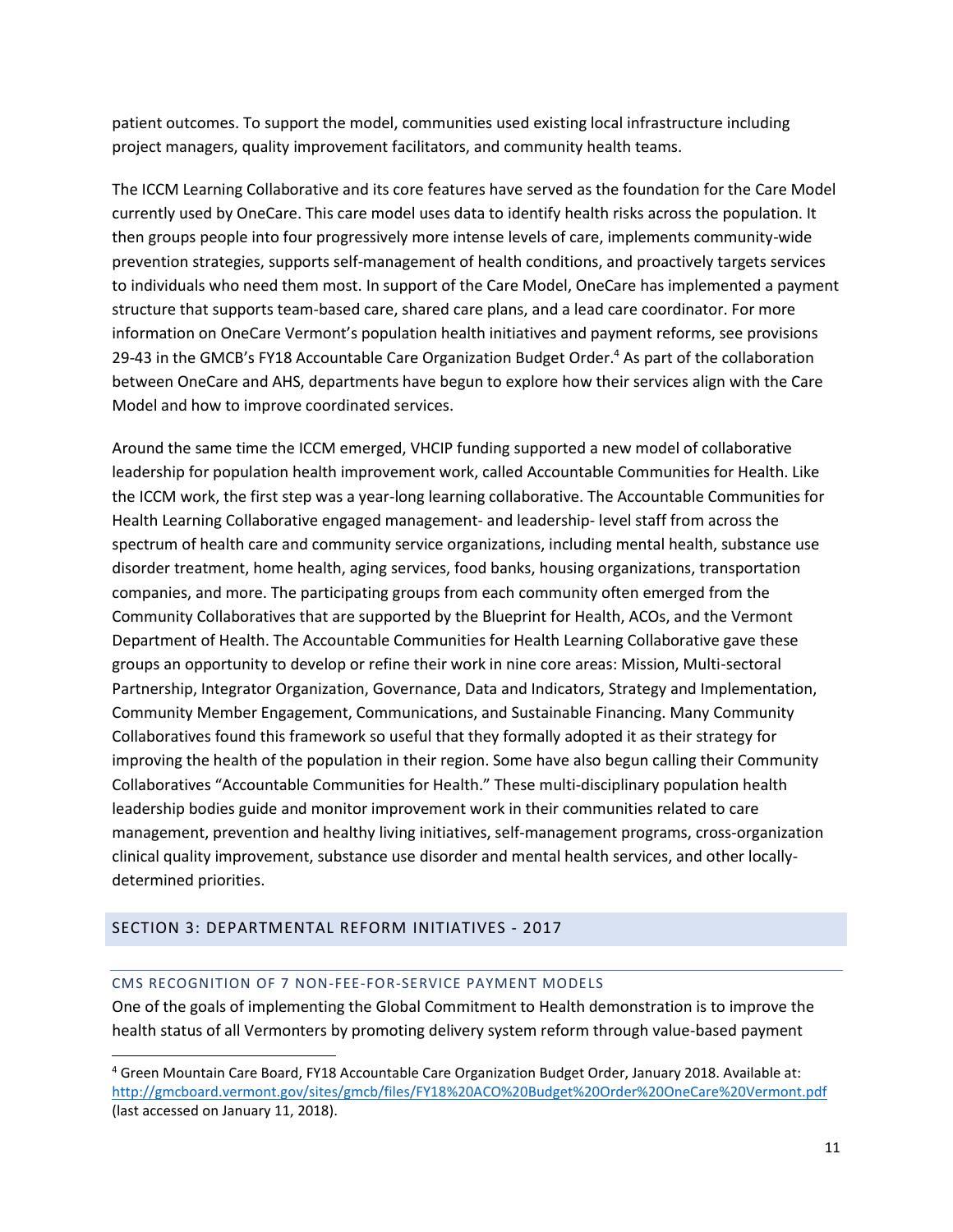models. As per the Special Terms and Conditions of the currently approved demonstration, AHS must submit certain non-fee-for-service payment models to CMS for approval prior to implementation. To ensure consistency with the state's health care reform vision, all proposed payment models must advance at least one of the goals and objectives in the Global Commitment to Health Comprehensive Quality Strategy (CQS) and use a common set of performance measures across all providers.<sup>5</sup>

During negotiations to extend the Global Commitment to Health waiver in 2016, Centers for Medicaid and CHIP Services (CMCS) and Vermont recognized that the Vermont Medicaid program has made efforts under its demonstration to implement delivery system and payment reforms. Both parties then performed an inventory of payment models that are authorized through the waiver and outside of the Vermont Medicaid State Plan. As a result of the inventory, CMCS and AHS identified seven existing nonfee-for-service payment models that have been approved by CMCS:

- 1. Vermont Medicaid Next Generation ACO
- 2. Blueprint for Health- Patient-Centered Medical Home
- 3. Blueprint for Health- Community Health Teams
- 4. Blueprint for Health- Women's Health Initiative
- 5. Dental Incentive Payment
- 6. Children's Integrated Services
- 7. Integrating Family Services

These models demonstrate progress through the Vermont Medicaid program to implement alternative payment model approaches that are supportive of delivery system reform. Each of these payment model applications were reviewed to ensure that they were representative of the array of services provided and of the diversity of individuals served, as well as aligned with the broader demonstration goals and objectives.

# <span id="page-11-1"></span><span id="page-11-0"></span>DEPARTMENT OF VERMONT HEALTH ACCESS

 $\overline{a}$ 

# PROGRESS ON VERMONT MEDICAID NEXT GENERATION ACO PILOT PROGRAM

The VMNG ACO pilot, as one of the approved payment reform models, represents the initial phase of Medicaid's participation in the integrated health care system envisioned in the APM Agreement. In February of 2017, DVHA contracted with OneCare to launch the VMNG Pilot program for the 2017 calendar year with four optional one-year extensions. The model's goal is an integrated health care system with incentives aligned to improve quality and reduce unnecessary costs. The VMNG ACO Pilot program pursues this goal by transitioning how we pay for care from fee-for-service payments to valuebased payments. This transition is meant to focus health care payments on rewarding value, meaning low cost and high quality, rather than volume of services provided.

<sup>5</sup> Department of Vermont Health Access, Comprehensive Quality Strategy, 2018. Available at: <http://dvha.vermont.gov/global-commitment-to-health/comprehensive-quality-strategy> (last accessed on January 15, 2018).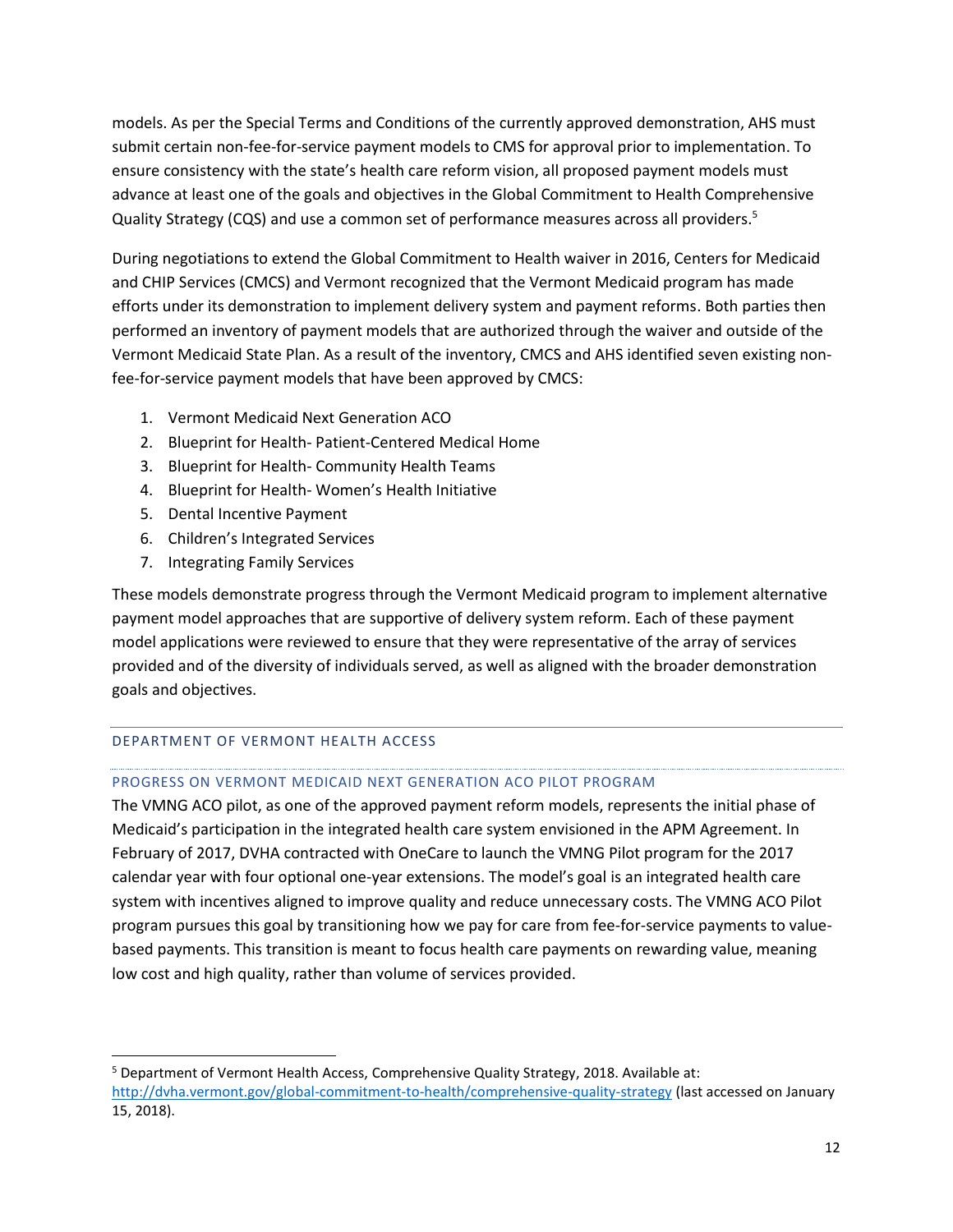Through the VMNG Pilot program in 2017, DVHA partnered with OneCare to manage the quality and cost of care for approximately 29,000 Medicaid members in four communities. OneCare's network of participating providers includes the University of Vermont Medical Center, Central Vermont Medical Center, Northwestern Medical Center, and Porter Hospital along with their employed physicians and providers. It also includes two Federally Qualified Health Centers; independent practices; home health providers; DAs; Area Agencies on Aging; and skilled nursing agencies in the four participating communities.<sup>6</sup> Together, DVHA and OneCare are piloting a financial model designed to support the clinical and operational capabilities of the ACO provider network with the goal of supporting health care professionals deliver the care they know to be most effective in promoting and managing the health of the population they serve.

The VMNG ACO Pilot program was designed to support the implementation of Vermont's APM Agreement. Most notably, the included services, attribution, and payment methodologies are aligned with the Medicare Next Generation ACO program, including all-inclusive population-based payments. Through the VMNG, DVHA pays OneCare a monthly per member fixed prospective payment for services closely corresponding to Medicare Part A and Part B services provided by hospitals (and hospital-owned practices) participating with the ACO. The OneCare is responsible for both the cost and quality of care for each attributed member, regardless of how much care that person uses. Medicaid fee-for-service payments continue for all other non-hospital providers in the ACO, for all providers who are not a part of the ACO, and for all services that are not included in the fixed prospective payment. Beyond payment, the majority of quality measures align with the APM Agreement. In accordance with Act 25 of 2017, DVHA submitted updates on the VMNG ACO Pilot on June 15, September 15, and December 15, 2017.

DVHA and OneCare elected to exercise one of the four optional one-year extensions permitted by the VMNG contract. A one-year extension enables DVHA and OneCare to continue the program for the 2018 calendar year. DVHA and OneCare highlighted several mutual goals for a 2018 performance year when entering into negotiations:

- Minimize programmatic changes from 2017 to 2018 to provide stability for ACO-based reform as commercial and Medicare Next Generation ACO programs begin.
- Increase the number of communities voluntarily participating in the program.
- Increase the number of Medicaid beneficiaries attributed to the ACO.
- Ensure programmatic alignment between the VMNG, Medicare, and commercial payer programs in 2018 per the requirements of the APM Agreement.

Negotiations concluded during the fourth quarter of 2017, and the final contract was signed by the Commissioner of DVHA and the CEO of OneCare on December 29, 2017. The contract covers approximately 42,000 Medicaid enrollees in 10 communities.

 $\overline{a}$ 

<sup>&</sup>lt;sup>6</sup> See [https://www.onecarevt.org/NetworkParticipants.](https://www.onecarevt.org/NetworkParticipants)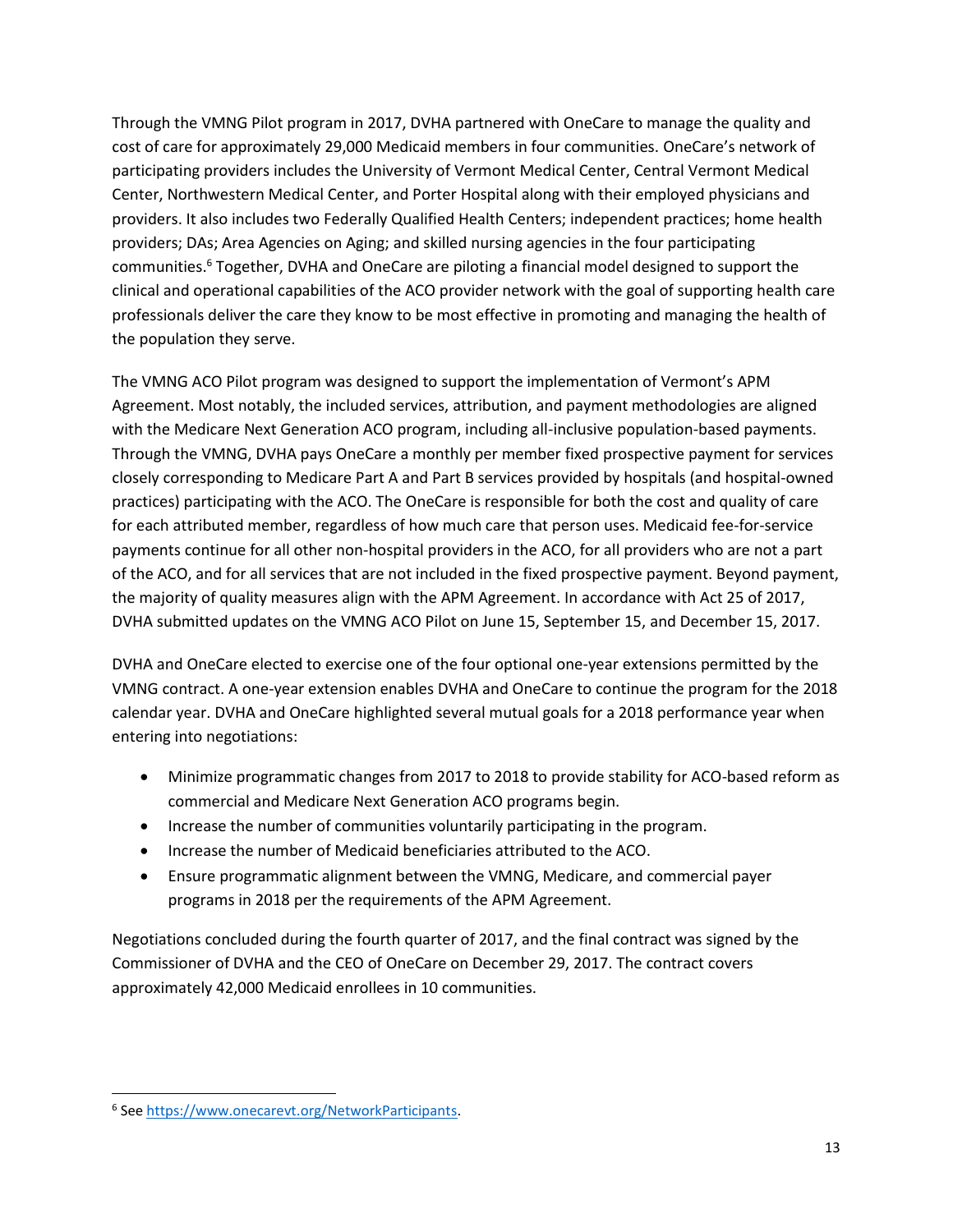#### <span id="page-13-0"></span>PRIMARY CARE PAYMENTS

In addition to changing how Medicaid pays for care, DVHA recognizes the importance of primary care in supporting the delivery system reforms needed to respond to payment reforms. One way to support primary care is to create equity between Medicare and Medicaid for primary care rates. DVHA has achieved this goal by aligning payment for certain primary care codes with Medicare through its recent update to its physician fee schedule and primary care incentive payments, which became effective August 1, 2017.<sup>7</sup> Specifically, DVHA increased the rate paid to eligible primary care providers for certain services so as to equal the Medicare calendar year 2017 payment rates.<sup>8</sup> This increase is achieved by using a special conversion factor, which was formerly called an Enhanced Primary Care Payment, or EPCP. For more information on this accomplishment, review DVHA's *Vermont Medicaid Payment Alignment Report, Act 85 of 2017*. 9

# <span id="page-13-1"></span>DARTMOUTH-HITCHCOCK MEDICAL CENTER SETTLEMENT

The State of Vermont and Dartmouth Hitchcock Medical Center (DHMC) came to an agreement to end longstanding litigation regarding reimbursements. The State of Vermont committed to creating parity between rates paid to DHMC and Vermont's in-state academic medical center. These changes were effective January 1, 2018. It is our hope that the resolution of this lawsuit can renew collaboration on health care reform.

#### <span id="page-13-2"></span>FQHC PAYMENT RECALIBRATION

 $\overline{a}$ 

DVHA engaged in a multi-year project to evaluate the way it pays health centers, both Federally Qualified Health Centers (FQHCs) and Rural Health Centers (RHCs). The project focused on two goals: (1) to bring DVHA into compliance with federal law related to health center reimbursement, and (2) to align DVHA's payment methodology for health centers with DVHA's overall payment reform goals, including those through the APM Agreement. Additionally, DVHA believes the project will end longstanding confusion and disagreement between DVHA and health centers regarding reimbursement policy. Overall, DVHA anticipates that this will increase the aggregate reimbursement for health centers; however, the change is anticipated to be revenue neutral given previous rate adjustments made in State Fiscal Year (SFY) 2018. The changes are highly technical, and a general description is provided below.

Health centers receive cost-based reimbursement, and DVHA's re-basing project will make sure health centers are paid in compliance with the Prospective Payment System (PPS) set forth in the *Medicare, Medicaid, and SCHIP Benefits Improvement and Protection Act (BIPA) of 2000*. Overall, the re-basing will include the following changes:

• Set new rates for 2018 based on a proper interpretation of BIPA;

<sup>7</sup> Vermont's Global Commitment Register (GCR) provides information on Vermont Medicaid policy changes. GCR 17-061 contains information on these primary care payments. Available at: [http://dvha.vermont.gov/global](http://dvha.vermont.gov/global-commitmentto-health/global-commitment-register)[commitmentto-health/global-commitment-register](http://dvha.vermont.gov/global-commitmentto-health/global-commitment-register) (last accessed on January 11, 2018).

<sup>&</sup>lt;sup>8</sup> The Vermont Medical Society's comments to this proposed change listed creating equity with Medicare payments as a "major public policy milestone."

<sup>9</sup> Department of Vermont Health Access, Vermont Medicaid Payment Alignment Report: Act 85 of 2017, September 14, 2017. Available at: [https://legislature.vermont.gov/assets/Legislative-Reports/Medicaid-](https://legislature.vermont.gov/assets/Legislative-Reports/Medicaid-Alignment-Report-to-Legislature-FINAL.pdf)[Alignment-Report-to-Legislature-FINAL.pdf](https://legislature.vermont.gov/assets/Legislative-Reports/Medicaid-Alignment-Report-to-Legislature-FINAL.pdf) (last accessed on January 11, 2018)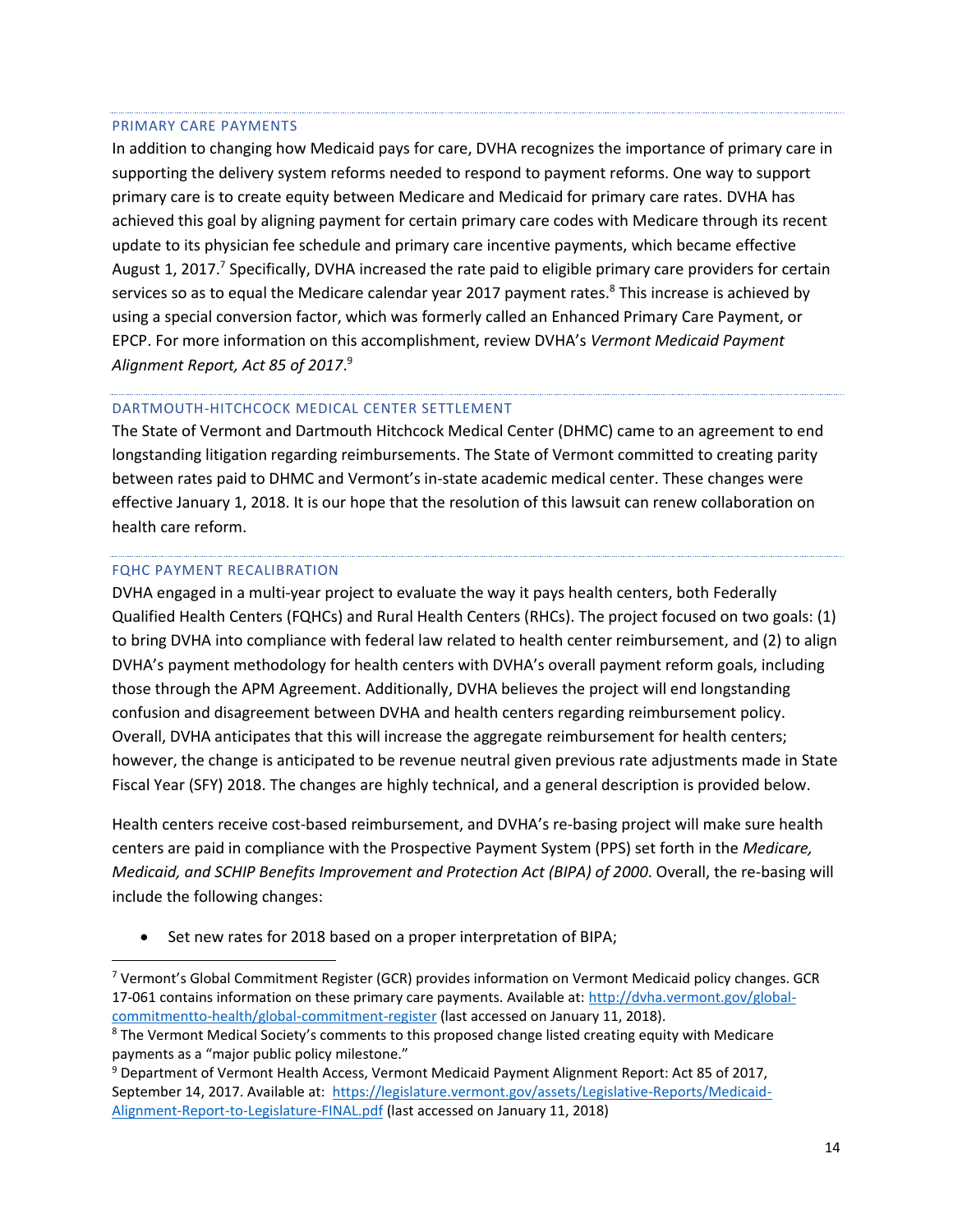- Institute a Change of Scope process that adjusts payments when a health center's scope of practice changes;
- Impose a Reasonable Cost Cap to protect taxpayers; and
- Sunset health center-specific alternative payment models by 2019 since current health center alternative payment models are neither focused on value nor aligned with the Vermont All-Payer Accountable Care Organization Model and the related VMNG program.

DVHA implemented these changes on January 1, 2018.

## <span id="page-14-0"></span>DEPARTMENT OF DISABILITIES, AGING, AND INDEPENDENT LIVING REFORM INITIATIVES

In pursuing LTSS payment reform opportunities, DAIL has built on Vermont's national and international reputation for excellence in LTSS. Choices for Care was the first statewide program to support complete participant choice of settings and services, with significant reductions in reliance on nursing homes and strong performance in quality measures. In 2017, the SCAN Foundation ranked Vermont #3 in the United States in overall LTSS performance and was awarded first place for affordability and access. Vermont's Developmental Disabilities Supported Employment was recognized by the Zero Project in Vienna, Austria, for the ZERO PROJECT INNOVATIVE POLICY 2017 award, acknowledging Vermont's success in supporting people with developmental disabilities in full community-integrated employment. Moving forward, we will continue to improve our LTSS performance through new payment reform opportunities. This work will include a strong focus on LTSS performance measures, accountability, service flexibility, and consumer choice and direction and will involve meaningful participation from consumers, providers, and stakeholders.

DAIL was an active participant in the Medicaid Pathways project. During the process, two "cohorts" were identified, both of which included population overseen by DAIL. The first cohort included Specialized Medicaid Programs and Services within AHS Mental Health (MH), DDS, and Substance Use Disorder (SUD) Treatment Services. The second cohort included Choices for Care (CFC) and traumatic brain injury (TBI).

While the work with these cohorts specific to Medicaid Pathways has ended, DAIL continues to explore reforms to how Medicaid pays for services such that the payment rewards high quality, high value care instead of volume. The below describes these activities. As mentioned above, a cross-agency group met regularly from the beginning of the year to engage in level setting around the Agency's programs and populations served. DAIL presented overviews of current LTSS (CFC, DDS, TBI) laws, rules, eligibility, provider system, services, reimbursement, quality management, outcome and performance measures. DAIL continues to participate in this group as AHS develops a workplan around aligning LTSS with financial and quality targets of the APM Agreement.

Additionally, in line with a recommendation from the previous CFC Medicaid Pathway group, DAIL convened a DAIL Advisory Board subgroup in May of 2017 to work on redesign of CFC Moderate Needs Group (MNG) payment and services. This group has met and produced draft recommendations for changes to CFC MNG eligibility and reimbursement methodology. Some preliminary recommendations from the group include: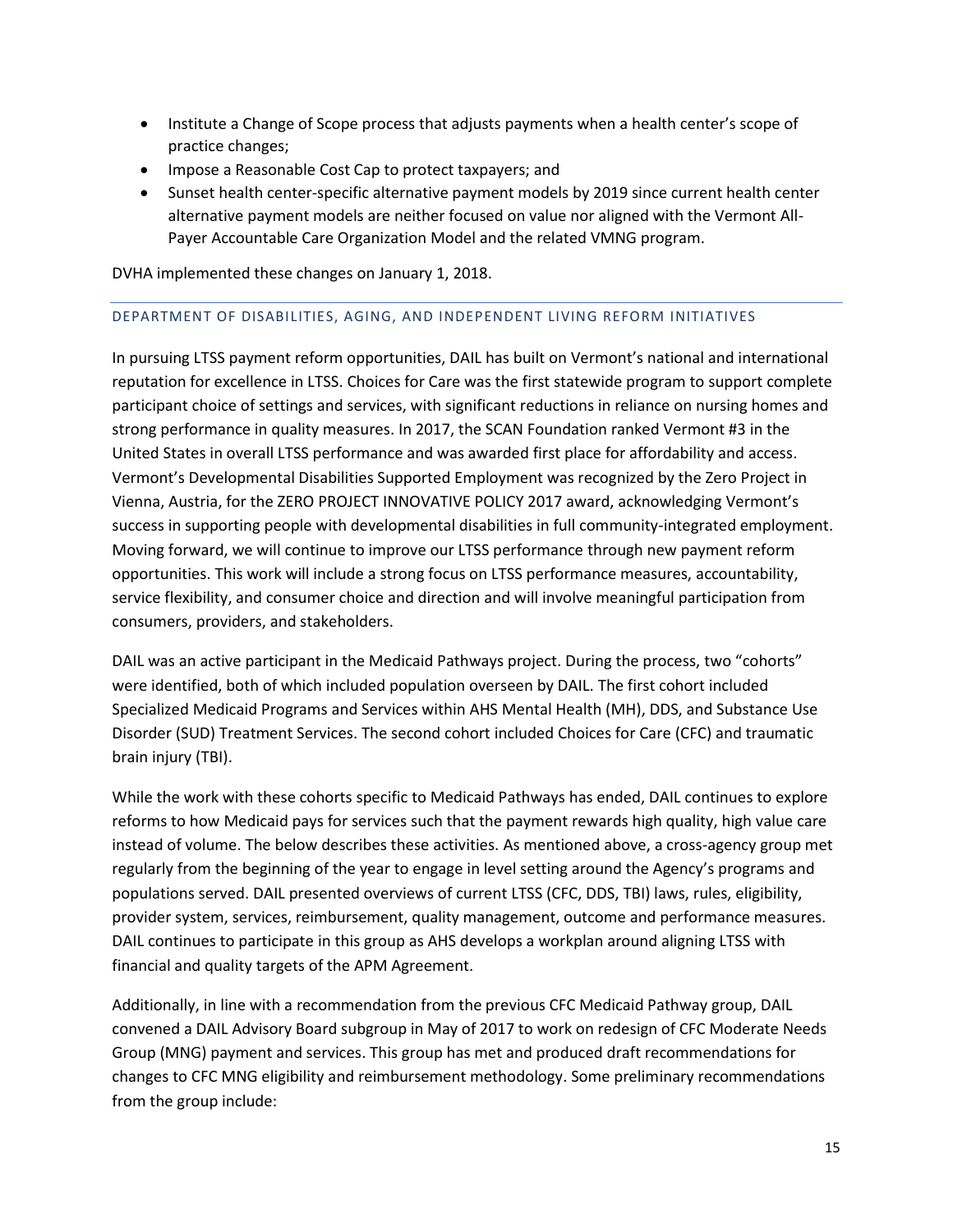- Expand the flexible funding option versus provider-specific allocations;
- Allow provider carry forward of unspent allocation from one fiscal year to the next;
- Change eligibility standards to more accurately target intended population; and
- Change wait list standards from chronological to need based.

DAIL also convened a group in the fall of 2017 to work on the redesign of DDS payment and services. The workgroup is exploring new payment models to streamline procedures and enhance transparency and accountability for DDS home- and community-based services for adults. The goals are to fully meet the needs of the people served, ensure consistency between assessed need and funded services, improve accountability for the use of public resources, and achieve consistent quality outcomes including high consumer satisfaction. DAIL's work to address financial and performance accountability without destabilizing the developmental disabilities system of care is essential to establishing a sound foundation for payment reform, and will continue in 2018. Elements of the work include:

- A financial and service review of DDS provided by all agencies during SFY 18;
- The development of a new value-based payment methodology that ensures that people receive the services that they need, is transparent and accountable, and provides reasonable funding to allow agencies to cover the cost of service delivery;
- The development process of the new payment methodology will include robust consumer and stakeholder input; and
- The new payment methodology will include accurate encounter data and reasonable operational and infrastructure costs.

The initial workgroup includes DAIL staff, DVHA payment reform staff, and representatives from DA/SSAs. DAIL will engage stakeholders when there is a more concrete outline of a new payment model. Key features of a new model include individualized assessment of needs; a person-centered plan of services; a transparent method of tracking service delivery to ensure people receive what they are determined to need and to account for paid claims; a reimbursement methodology that reflects reasonable costs of services and options for choice of providers; and self/family management of service.

Regarding services for children with developmental disabilities and their families, Developmental Disabilities Services Division (DDSD) has been meeting with the Department of Mental Health (DMH) Child, Adolescent and Family Unit to explore further integration of services across the departments and at the local level. DMH and DDSD staff visited several DAs, who have moved forward with integrating their services for children and families. Staff identified across these agencies common themes resulting from integration that included:

- Previously distinct eligibility rules restricted access and flexibility of services. Removing those opened access, so more children could be served.
- Blended funding allowed a partnership between DDS/MH that created an essential culture change of working with children and families to identify the most appropriate combination of support and treatment. The changes freed up clinicians and other staff to focus on service delivery.
- Agencies no longer needed funding work-arounds for children and families to receive services.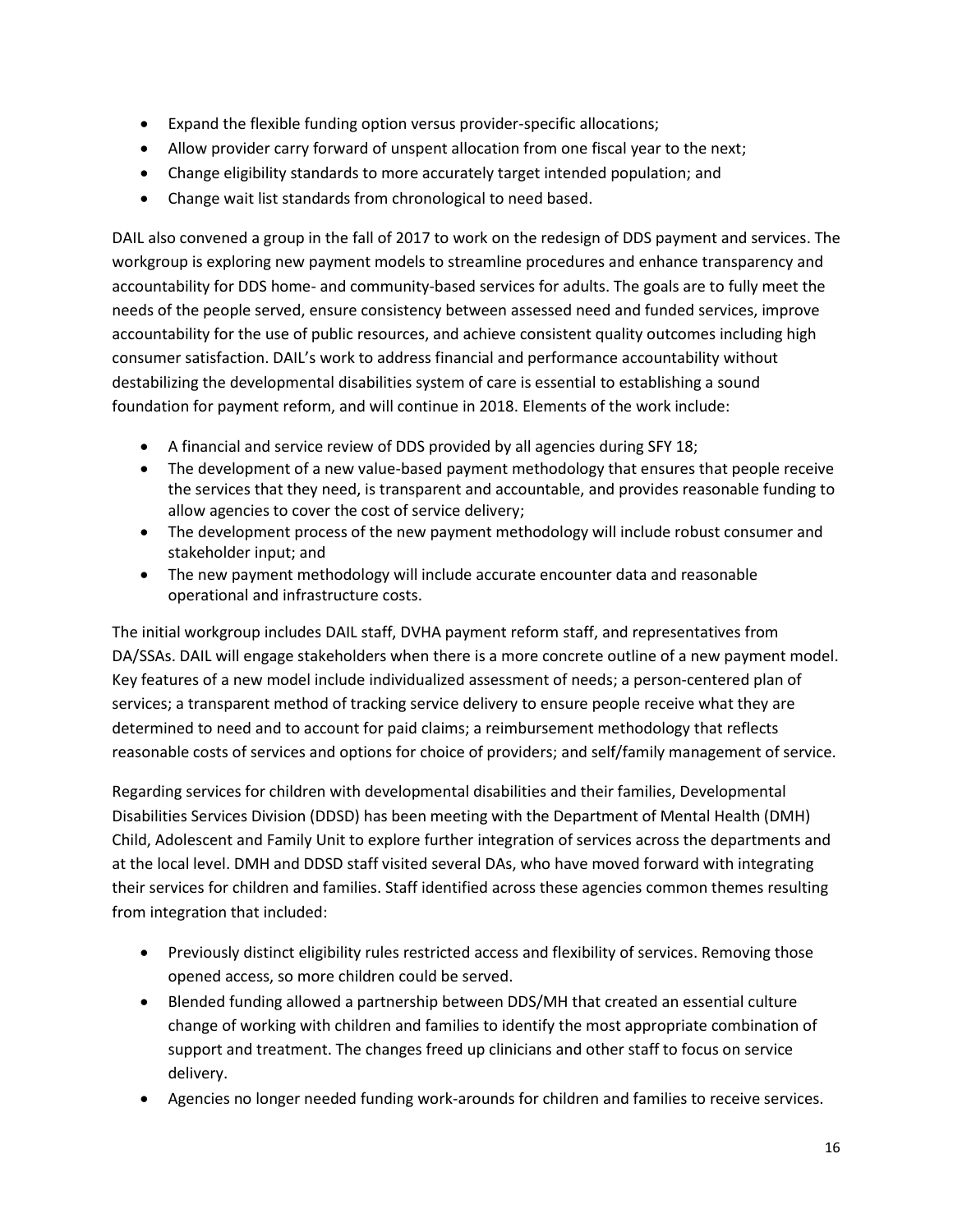- Agencies could tailor how services were delivered to meet unique needs of a community.
- Improving the focus on natural supports and connections to community allowed agencies to maximize efficiencies in service delivery.
- DDS and MH recognized each had skills to bring to the service delivery for a family such as clinical mental health services, family systems work, and skill development.

DDSD and DMH continue to meet to explore expanding more integrated services to more regions of the state. This work will continue in 2018.

DAIL has also begun internal work to create a list of 'strengths' and 'opportunities' across DAIL LTSS intended to inform broader reform work across CFC, DDS, and TBI.

In support of implementing the APM Agreement, OneCare invited DAIL (along with other providers and stakeholders) to participate in developing policies and procedures to implement the APM Agreement waiver of the Medicare requirement for a qualifying three-day hospital stay before Medicare coverage of nursing facility services. Draft procedures and workflow have been developed. This work will continue in 2018.

Finally, DAIL has begun initial conversations with other stakeholders about possible changes to Medicaid rate setting and reimbursement for nursing facilities. The AHS Division of Rate Setting has direct responsibility for the current regulations and procedures.

# <span id="page-16-0"></span>DEPARTMENT OF MENTAL HEALTH REFORM INITIATIVES

According to the Center for Health Care Strategies, "Many state Medicaid programs have developed VBP [value-based purchasing] approaches to improve quality and slow cost growth for physical health services, but these advances have been slower to emerge in Medicaid behavioral health programs." Through its continued efforts in the area of payment reform for mental health services, Vermont is in the leading wave of states attempting reforms in this arena. Currently, DMH is working with DVHA's Payment Reform team and in coordination with the Director of Health Care Reform to develop new payment models for reforming child and adult mental health reimbursement. The new payment structures under development are considered alternative and value-based purchasing approaches. The goal is to create models that can include other AHS departments over time that will align with payment approaches through the APM Agreement and that give providers the flexibility they need to implement effective service delivery approaches.

Work is currently underway in both programs, with the goal that each follow similar paths; however, the work on the children's program began earlier and has progressed farther. The target for implementing both programs of service is SFY19, but that date may change to achieve the desired scope of reforms rather than reducing scope to meet a fixed timeframe.

The structure of the children's payment reform approach is depicted in the figure below. The Children's Change Workgroup oversees the process with three subgroups focused on different components of the work (payments, quality, and operations). All workgroups are facilitated and supported by DVHA's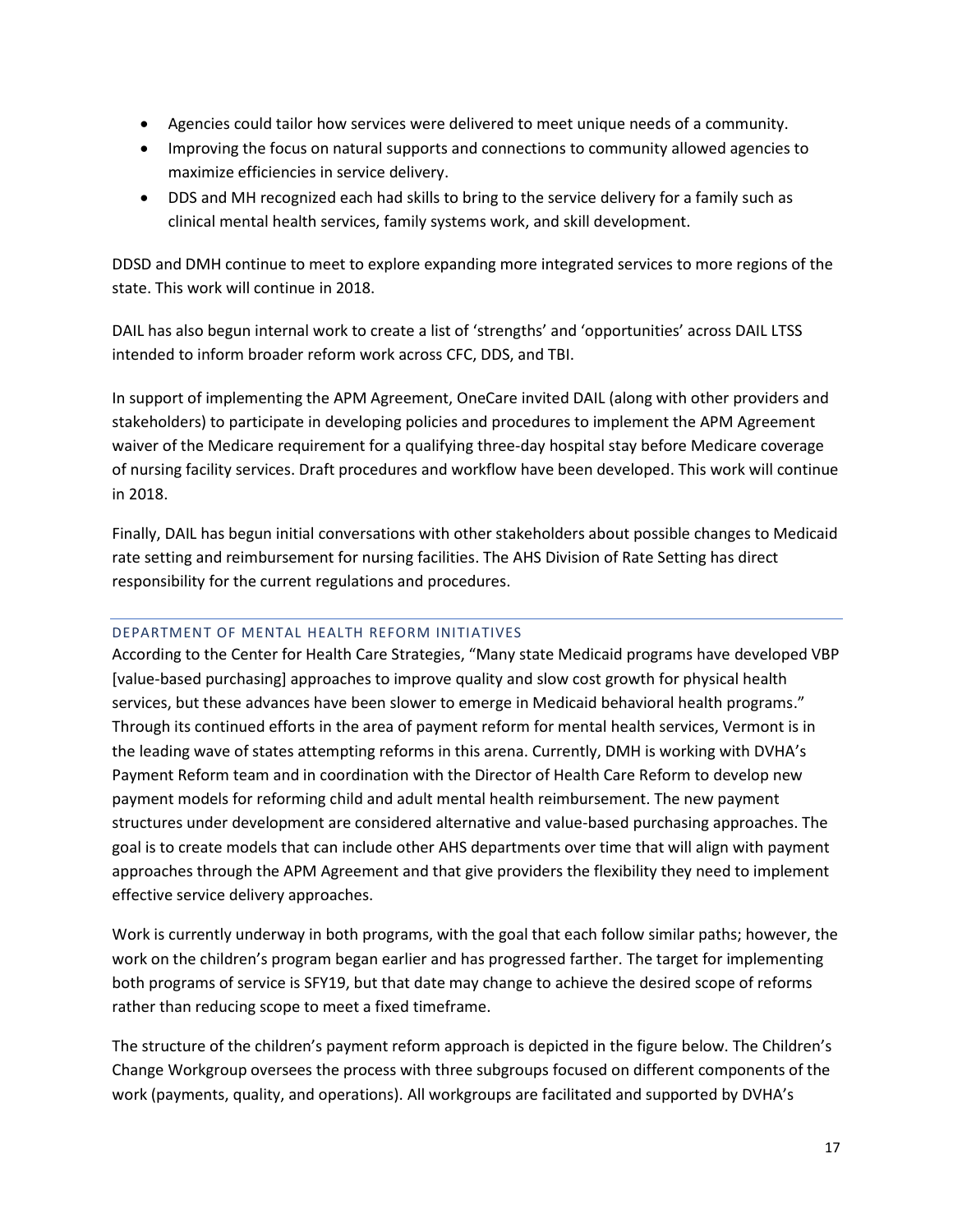Payment Reform team with representation from DMH (including the former Integrating Family Services Director), the DAs, and Vermont Care Partners. Depending on scope and capacity, other Departments may join the effort over time.



Figure 2. The Children's Mental Health Reimbursement Reform Organization

The DVHA payment reform team, DA representatives, and Vermont Care Partners serve as the bridge for overlapping information and developmental milestones from the child mental health work groups to inform the recently launched adult payment reform work groups.

The Children's Change Workgroup has reviewed lessons learned from the Integrating Family Services pilot regions to capitalize on effective strategies realized in these pilots and to learn from the challenges of that initiative. Work from the Medicaid Pathway has also been reviewed and incorporated into the planning where relevant, including topics such as the Vermont Model of Care; alignment of delivery system organization and governance expectations with integrated delivery models; payment models that support value-based and population health approaches; quality and performance measurement to support value-based payments; and alternative payment models for services delivered by DAs and SSAs.

The Children's Change Workgroup has identified the following goals for defining a payment reform model aligned with the Triple Aim:

- o Sustainable spending
	- Simplify funding streams
	- Move away from fee-for-service reimbursement
	- Increase payment predictability
	- Increase flexibility for providers
- o Better Care (i.e., improved customer experience)
	- Improve access to care
	- Improve satisfaction
	- **EXEC** Strengthen Children's System of Care
- o Healthier People (i.e., improved outcomes and value)
	- Streamline measurement of outcomes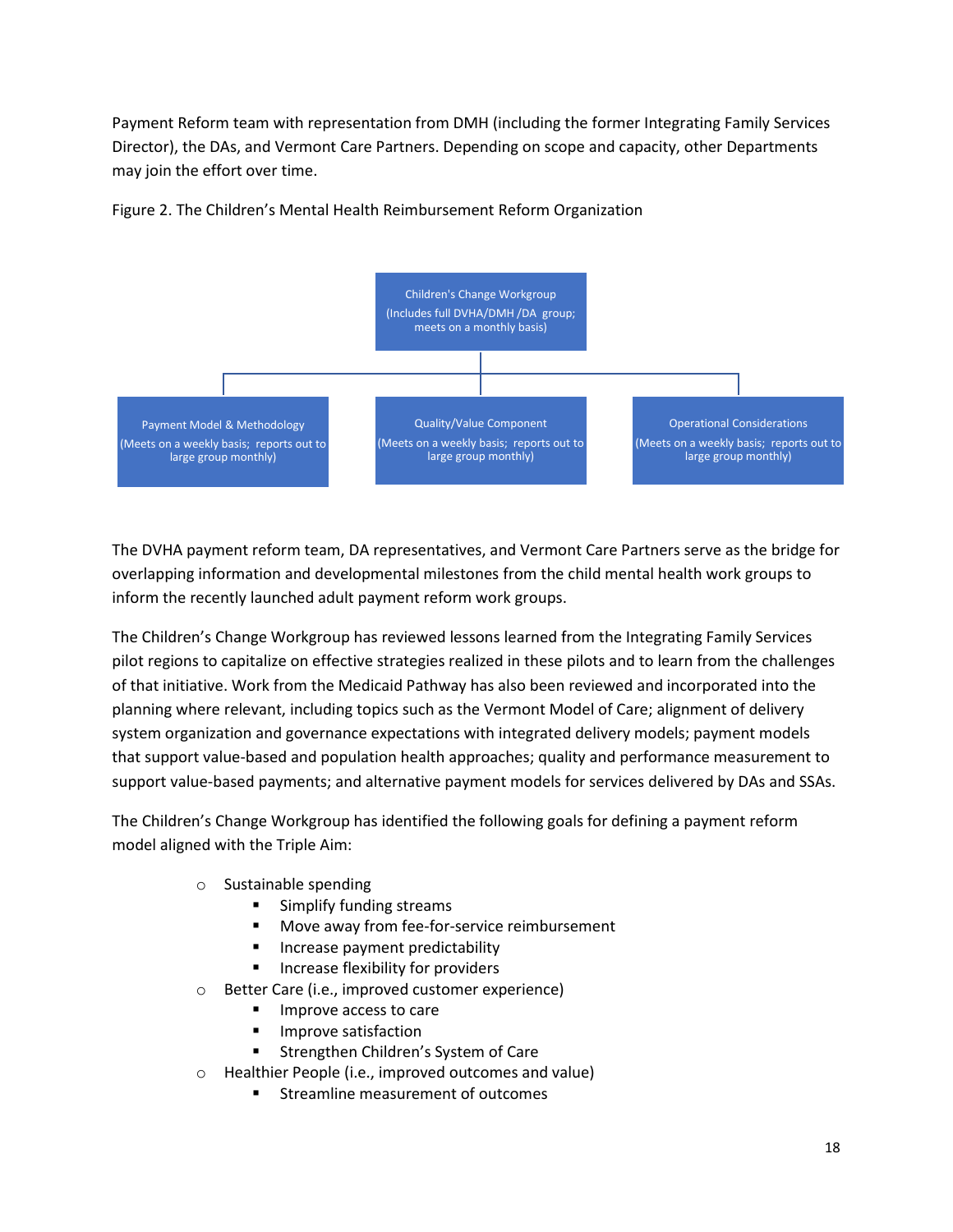- Improve efficiency of quality review processes
- Focus on improving health across a population

The Children's Payment Model & Methodology Work Group is tasked with identifying and developing an attribution methodology, the scope of services to be included, a financial methodology, and the provider payment mechanism. To date, the workgroup has identified a preliminary set of core services and funding streams to be included in the payment model. These services require more analysis and broader stakeholder input to be finalized. Additionally, several funding streams have interagency linkages and have been identified for Commissioner review at the beginning of calendar year 2018. The next steps of this work group are to identify the most appropriate value-based purchasing methodology and management of risk. A key principle for the model is that it is flexible enough to adapt to needs of a community.

The Children's Operational Considerations Work Group intentionally began later than the Payment Model and Quality workgroups to allow some initial development of the payment model and measures. The group has begun to identify the current rules, policies, procedures, guidelines and manuals that relate to the proposed funding streams and services. Activities related to program integrity functions are being explored to determine what processes will be needed to support the new model. The workgroup is also considering developing internal DMH and provider agency readiness assessment tools as both DMH and the agencies will need to consider internal staffing roles and responsibility changes.

The Children's Quality & Value Component Work Group is looking at quality management and indicators, performance reporting, and information systems. See Section 4 of this report for more information.

Due to its recent launch, there is no additional information about the design and development of Adult Mental Health payment and delivery reform models to be added to the report at this time.

# <span id="page-18-1"></span><span id="page-18-0"></span>SECTION 4: QUALITY MEASURE COLLECTION AND RESULTS-BASED ACCOUNTABILITY

#### DATA GOVERNANCE

Data plays a key role in supporting program operations, devising reform strategies, informing continuous quality improvement, and evaluating the efficacy of program and reform efforts. As such, AHS has committed to increasing the use of cross-agency data, improving the information technology (IT) that supports the data, and establishing a governance structure to provide essential leadership and decision making around data and health IT.

Data governance is part of the overall AHS governance structure. The AHS Governance Team is a decision-making body at the Agency level responsible for making final decisions on recommendations, including issues around data governance, brought forth by departments and other bodies within the AHS Governance Framework. Membership includes the AHS Secretary, AHS Deputy Secretary, Agency of Digitals Services Secretary, AHS Chief Financial Officer, AHS IT Director, the AHS Chief of Operations, the AHS Health Reform Director, and all six AHS Department Commissioners.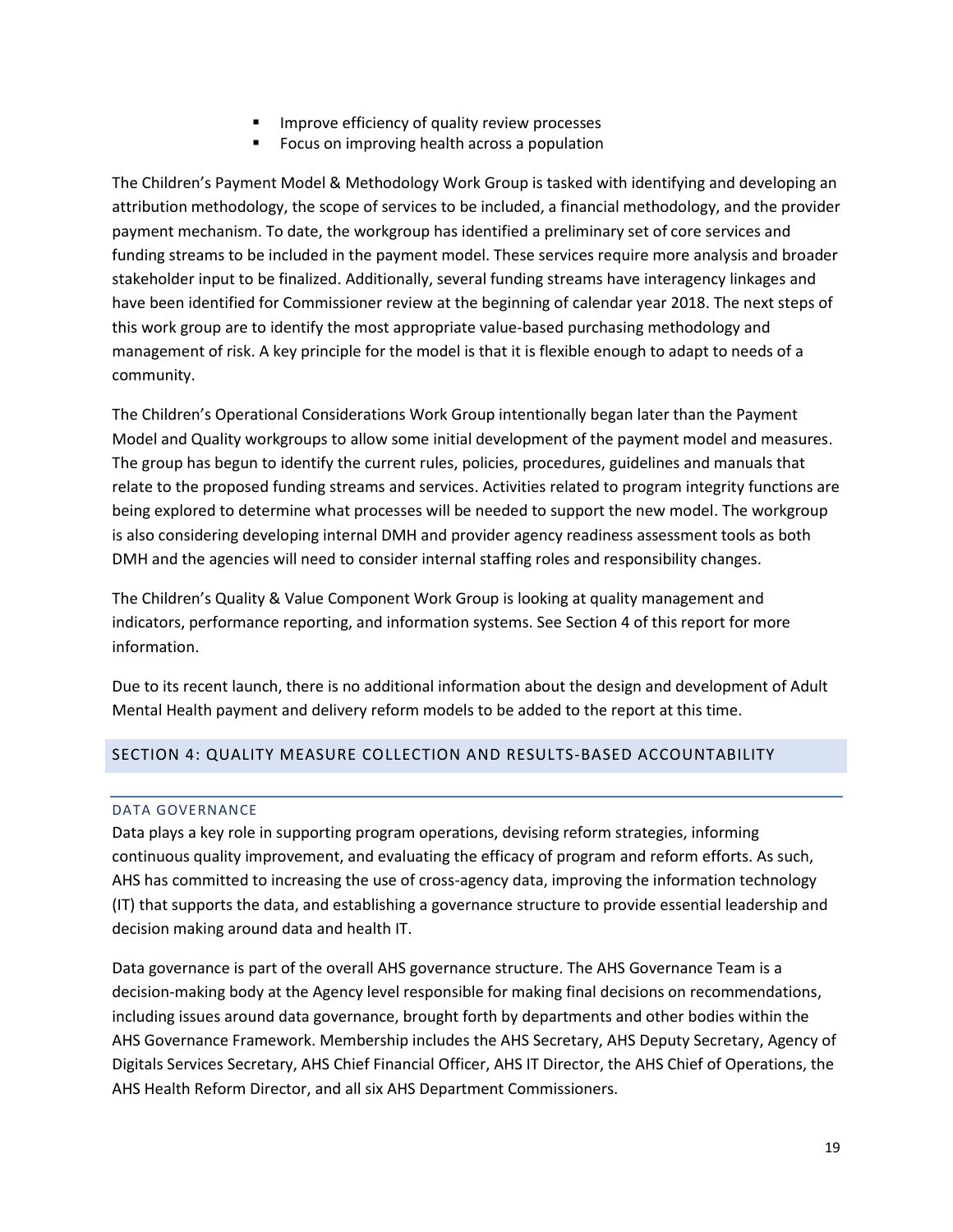### <span id="page-19-0"></span>AHS QUALITY, MEASURES, AND ACCOUNTABILITY

The Global Commitment  $CQS^{10}$  is intended to serve as a road map for Vermont and its contracted health plans in assessing the quality of care that Medicaid beneficiaries receive, as well as identifying measurable goals and targets for improvement. In doing so, it sets forth specifications for quality assessment and performance improvement activities that AHS will implement to ensure the delivery of quality health care. In addition, this document is designed to support alignment within and among the various health care reform initiatives. During 2017, the Global Commitment CQS was updated to include performance measures for specific DMH and DAIL health care programs as well as those associated with non-fee-for service Delivery System Reform Payment Models. Performance measures for the APM, VMNG, and Global Commitment to Health demonstration remained unchanged for 2017. In addition, the document was updated to include work done by DMH and DAIL to identify and align performance measures associated with their programs and services to enhance their accountability.

Before submitting non-fee-for-service payment models to CMS for approval, AHS reviewed applications and supporting documents to ensure that they met the following criteria: (1) were consistent with the state's health care reform vision; (2) advanced at least one of the goals and objectives in the Global Commitment CQS; and (3) used a common set of performance measures across all providers. In addition, all payment model applications were reviewed to ensure that their associated measures were representative of the array of services provided and of the diversity of individuals served as well as aligned with the broader demonstration goals and objectives.

Also during this year, both DMH and DAIL continued work begun in the previous year to identify and align quality and performance measures associated with their programs and services to enhance their accountability. This work is a foundational step in preparation for shifting from fee-for-service to valuebased reforms.

DAIL spent time this year discussing and debating appropriate LTSS quality and performance measures based on national standards<sup>11,12</sup> to ensure that LTSS payments are linked with high quality, high value care. While specific measures have yet to be selected, potential performance categories and measures were identified. Examples include: "Proportion of people who do things they enjoy outside of their home when and with whom they want to" and "Employment rate of people of working age receiving developmental disabilities services". As AHS works with the OneCare and GMCB to develop a plan for incorporating home- and community-based services and institutional services into the financial and

<sup>11</sup> National Quality Forum's home- and community-based services measures:

 $\overline{a}$ 

[http://www.qualityforum.org/Publications/2016/09/Quality\\_in\\_Home\\_and\\_Community-](http://www.qualityforum.org/Publications/2016/09/Quality_in_Home_and_Community-Based_Services_to_Support_Community_Living__Addressing_Gaps_in_Performance_Measurement.aspx)

<sup>&</sup>lt;sup>10</sup> Comprehensive Quality Strategy, Department of Vermont Health Access. Available at:

<http://dvha.vermont.gov/global-commitment-to-health/comprehensive-quality-strategy> (last accessed on January 11, 2018).

Based Services to Support Community Living Addressing Gaps in Performance Measurement.aspx; and [https://www.qualityforum.org/Publications/2017/09/Medicaid\\_Innovation\\_Accelerator\\_Project\\_Final\\_Report.asp](https://www.qualityforum.org/Publications/2017/09/Medicaid_Innovation_Accelerator_Project_Final_Report.aspx)

[x](https://www.qualityforum.org/Publications/2017/09/Medicaid_Innovation_Accelerator_Project_Final_Report.aspx) <sup>12</sup> CAHPS HCBS consumer survey module[: https://www.medicaid.gov/medicaid/quality-of-care/performance](https://www.medicaid.gov/medicaid/quality-of-care/performance-measurement/cahps-hcbs-survey/index.html)[measurement/cahps-hcbs-survey/index.html](https://www.medicaid.gov/medicaid/quality-of-care/performance-measurement/cahps-hcbs-survey/index.html)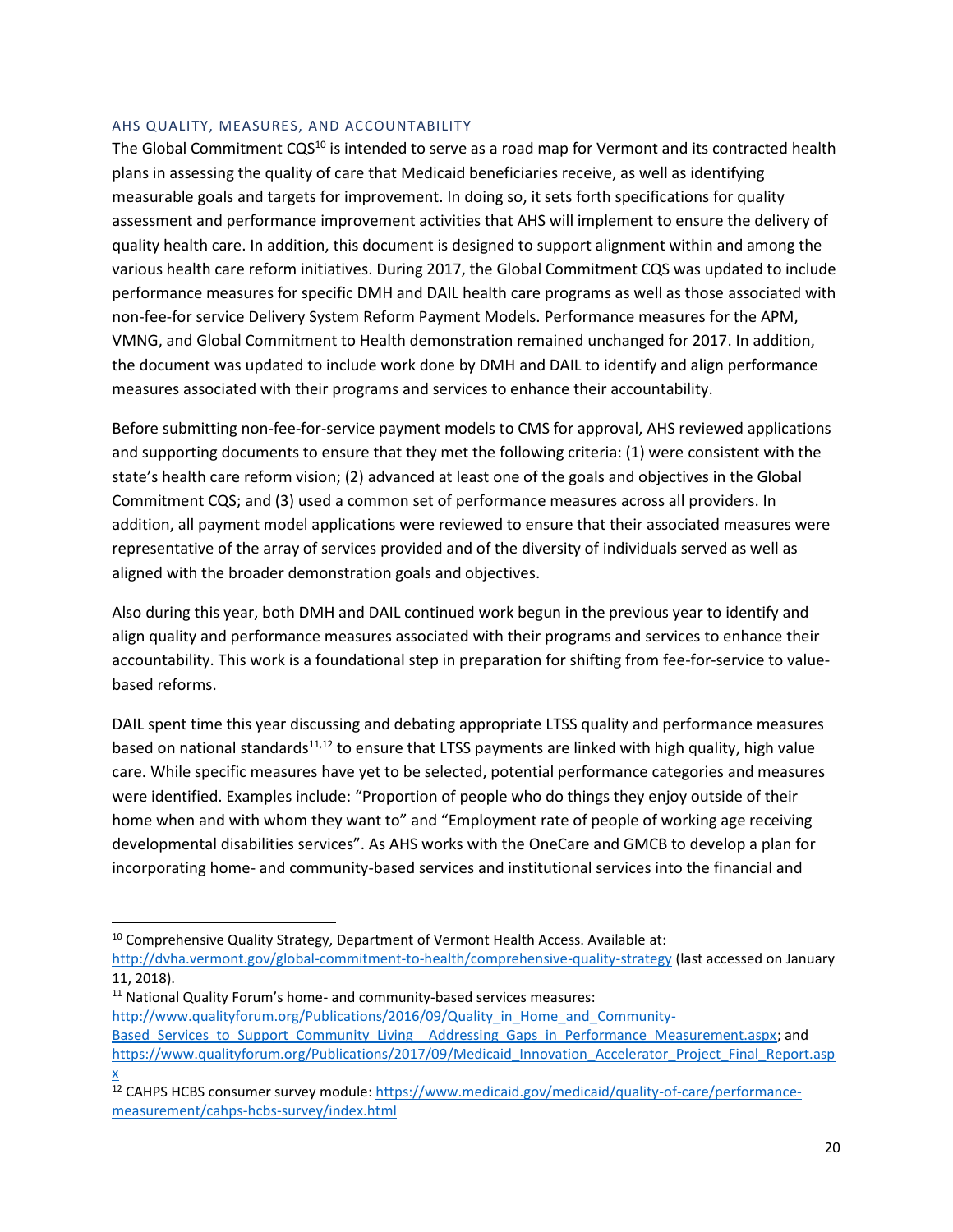quality targets of the APM Agreement, development of appropriate measures for these services will need to continue.

Evidence of this work can be found in DMH as well – specifically with the work of the children's mental health payment reform Quality and Value Component Workgroup. During this past year, the group explored measures that could be used to evaluate program success, identified key qualities for measure selection<sup>13</sup>, and considered how providers should report on their performance. Each measure was evaluated using the Medicaid Pathway Measure Selection Criteria created in 2016. Measures were sorted into three categories based on how well they meet the criteria and how they fit with the APM Agreement and Results Based Accountability frameworks.

Next steps for the group include identifying which of the selected measures are most appropriate for value-based payments. Once the workgroup has finalized the recommended list of measures and proposed value-based payment measures, feedback will be solicited from the overarching Children's Change Workgroup and leadership. The finalized measures will be incorporated into the payment model.

In addition, over the past year, DMH has put considerable effort into creating a system of accountability for the DA Master Grant agreements. The Department has created a system to monitor performance measure submission and evaluation by Departmental program directors. DAs are expected to follow a unified set of performance measures for each program, as well as one performance measure that reflects what each DA mental health program uses to evaluate its own performance. The intent is to create a system that reinforces Results Based Accountability with both top-down and bottom-up approaches. The top-down method uses state agency-selected performance measures and outcomes; the bottom-up method uses program-selected performance measures. The Department is also piloting the potential of using the Results Based Accountability *Clear Impact Scorecard* software as a tool for DAs to use to submit performance measure information to the Department, which will eliminate some administrative effort and delays in reporting between the agency and the Department.

As mentioned above, these processes were informed by the Results Based Accountability methodology. Results Based Accountability framework helps programs improve the lives of children, families, and communities and their performance through:

- moving from talk to action quickly;
- using a simple, common sense process that is easily understood;
- helping groups to identify and challenge assumptions that can block innovation;
- building collaboration and consensus; and
- using data and transparency to ensure accountability for both program performance and ensuring the well-being of people.

 $\overline{a}$  $13$  These measures should: (1) include population level outcomes; (2) increase the quality and value of the programs and services provided; (3) be feasible to collect; and (4) provide meaningful data for continuous quality improvement efforts.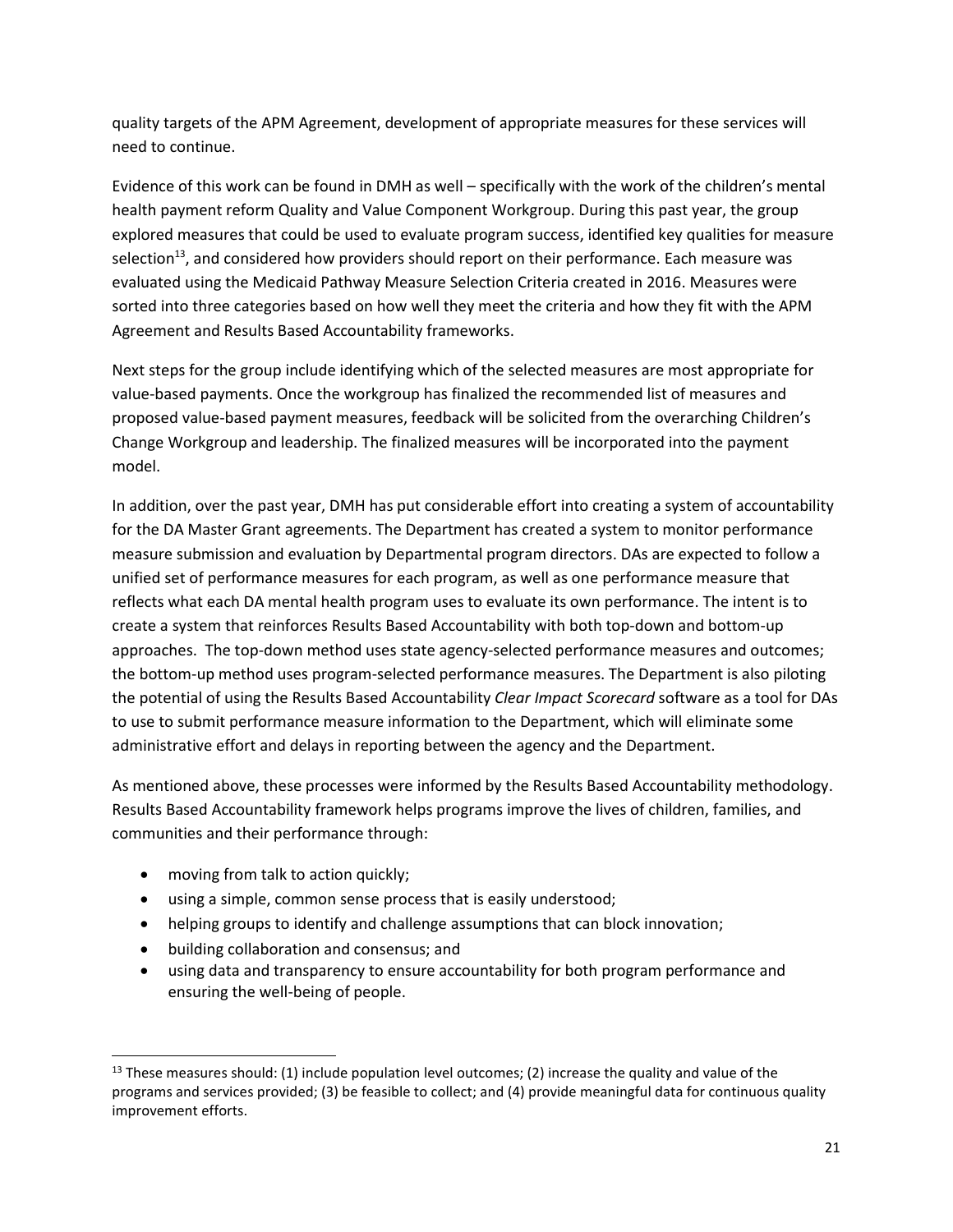The AHS uses *Clear Impact Scorecards* to strengthen continuous improvement practices, including how they measure, monitor, and improve performance. Scorecards organize, present, and share data to tell a story. According to the Results Based Accountability methodology, each card has two parts: population accountability and program accountability. The former is accountability by a community for the wellbeing of a population and involves examining results for whole populations. The latter is accountability by the managers of a program for the performance of a particular program and involves examining results for the consumers or clients served by the specific program.

In addition to promoting population accountability through statewide trends in Scorecards, AHS uses Scorecards to demonstrate the performance of Departments responsible for implementing programs, services, and various activities – many of which support the Medicaid program. For example, AHS Departments currently use scorecards to enhance regular monitoring of their Global Commitment Investments. The AHS Performance Accountability Committee is examining the feasibility of using scorecards to enhance regular monitoring and reporting of Global Commitment evaluation and payment model performance measures. Monitoring performance measures in this manner allows AHS to gauge success or failure against a performance target or baseline and ultimately engage in a data-driven decision-making process. In addition to maintaining a cohesive dashboard of data and information across departments, this approach is also consistent with AHS's commitment to enhancing understanding and use of Results Based Accountability within a broader system of accountability for all programs and services. The goal is to move continually toward improved quality of service and outcomes.

#### <span id="page-21-0"></span>APM AGREEMENT AND VMNG – QUALITY, MEASURES, AND ACCOUNTABILITY

The APM Agreement included three broad population health measures: increasing access to primary care, reducing the growth in prevalence of chronic conditions (diabetes, hypertension, and chronic obstructive pulmonary disease), and reduce the number of deaths due to suicide and substance use disorder. More information on the specifics of those measures can be found in Appendix 1 of the APM Agreement.<sup>14</sup> The GMCB, in collaboration with AHS, is responsible for monitoring the progress OneCare and the state are making towards achieving health outcomes and quality of care. Progress towards these targets will be reported annually in the *Annual Health Outcomes and Quality of Care Report*, which is due the September 30<sup>th</sup> following each performance year one through five.

In the VMNG 2018 contract, Attachment B, Section J lists the quality and outcome measures for which the OneCare is responsible. It also describes the Quality Incentive Pool Program, which aims to incentivize OneCare to ensure high quality care and good health outcomes under an all-inclusive population-based payment.<sup>15</sup>

 $\overline{a}$ 

<sup>14</sup> Vermont All-Payer Accountable Care Organization Model Agreement, October 27, 2016. Available at: [http://gmcboard.vermont.gov/sites/gmcb/files/files/payment-](http://gmcboard.vermont.gov/sites/gmcb/files/files/payment-reform/All%20Payer%20Model%20ACO%20Agreement.pdf)

[reform/All%20Payer%20Model%20ACO%20Agreement.pdf.](http://gmcboard.vermont.gov/sites/gmcb/files/files/payment-reform/All%20Payer%20Model%20ACO%20Agreement.pdf) (Last accessed on January 11, 2018).

<sup>15</sup> State of Vermont, Contract between Department of Vermont Health Access and OneCare Vermont Accountable Care Organization LLC. Available at:<http://dvha.vermont.gov/administration/onecare-32318-am2-final-signed.pdf> (last accessed on January 11, 2018).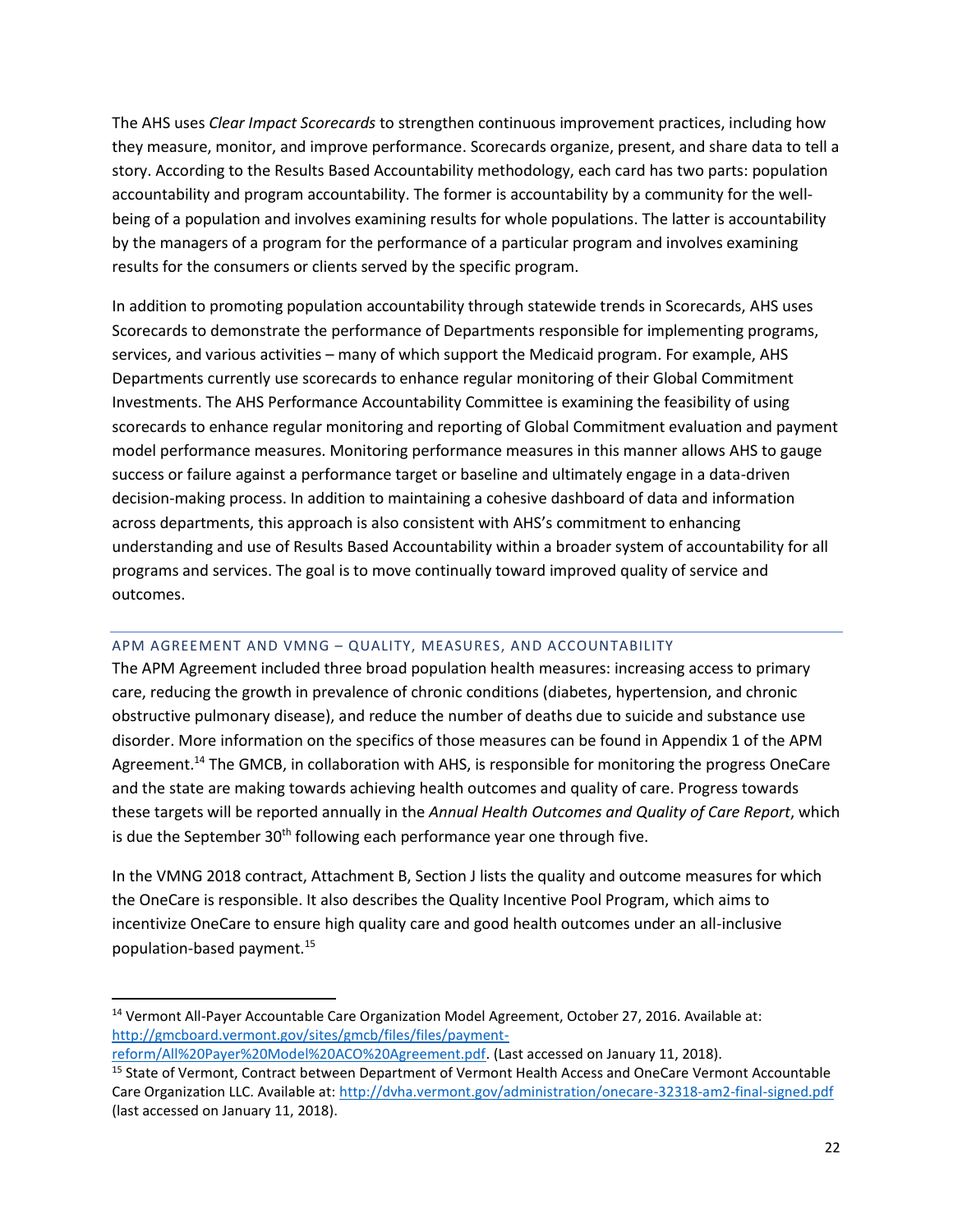# <span id="page-22-0"></span>SECTION 5: CONCLUSION

In 2017, AHS moved forward with payment and delivery reforms that shift the emphasis to quality and outcomes of care. Much of the focus was on establishing the VMNG ACO Pilot Program. AHS also worked closely with OneCare to prepare for 2018, which included the expansion to Medicare and BCBSVT, and the expansion in the number of hospitals, providers, and Vermonters participating in the reforms under the APM Agreement. AHS also took steps to improve the foundation on which additional payment and delivery reforms can be made. Throughout the year, AHS looked closely at the work under its purview to evaluate equity in payments, accountability for the services rendered, and the data and IT available. In some areas, the Agency was able to take significant steps forward, such as increasing primary care reimbursement rates and establishing a clear decision-making process around IT. In other areas, progress continues to be made on developing new payment and delivery reforms and improving accountability. The goal is that each step brings Vermont closer to an integrated system built around value-based care.

As we look ahead at the state's responsibilities under the APM Agreement in mind, the state will continue to work closely with OneCare, the DAs, SSAs, and other community providers to build on 2017's progress in 2018 and to identify services and providers that are prepared to undertake the changes necessary for successful payment and delivery reform.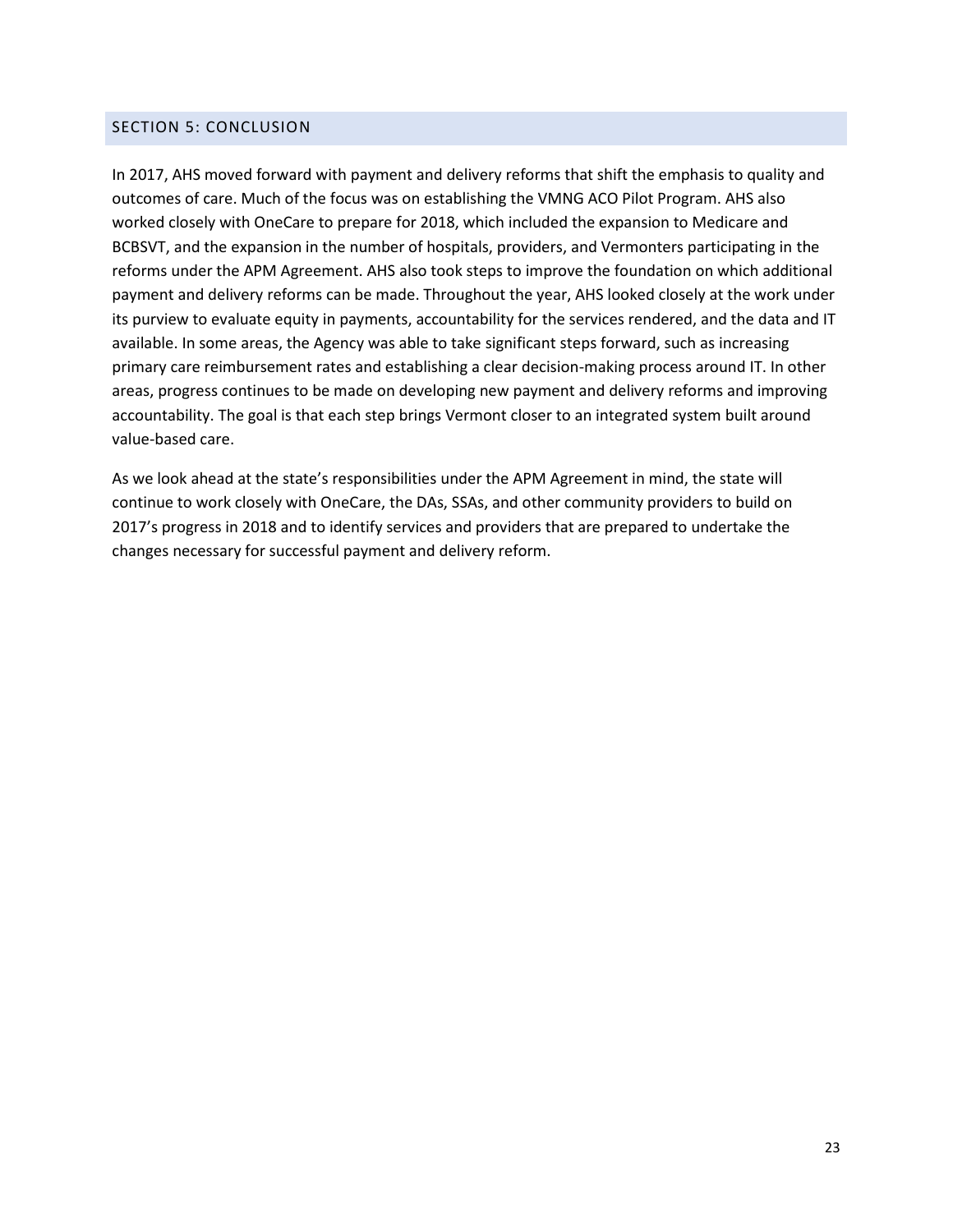<span id="page-23-0"></span>

| <b>Agreement Text</b>                                                                                                                                                                                                                                                                                                                                                                               | <b>Topic Heading</b>                                                               | <b>Mandatory</b> | Location  | <b>Operational</b><br>Lead                                     |
|-----------------------------------------------------------------------------------------------------------------------------------------------------------------------------------------------------------------------------------------------------------------------------------------------------------------------------------------------------------------------------------------------------|------------------------------------------------------------------------------------|------------------|-----------|----------------------------------------------------------------|
| AHS intends to work collaboratively with the<br>GMCB within its ACO regulatory process<br>under the direction of the Governor's Director<br>of Health Care Reform, established in 3 V.S.A.<br>§ 2222a.                                                                                                                                                                                              | <b>ACO Scale Targets</b>                                                           | No               | §6.d      | AHS                                                            |
| AHS shall ensure that Vermont Medicaid<br>offers a Scale Target ACO Initiative to<br>Vermont ACOs no later than January 1, 2018.                                                                                                                                                                                                                                                                    | <b>ACO Scale Targets</b>                                                           | Yes              | §6.d      | AHS                                                            |
| If any Vermont ACO does not have a single<br>network of providers for All-payer Financial<br>Target Services regardless of payer by the<br>beginning of Performance Year 2, then AHS<br>shall require the Vermont ACO, as a condition<br>of its Medicaid contract, to ensure that at<br>least 90 percent of all providers in the<br>Vermont ACO's network accept Vermont<br>Medicaid beneficiaries. | Payer Differential                                                                 | Conditional      | § 10.e.ii | AHS                                                            |
| Any such funding will be executed under a<br>separate agreement with AHS and will<br>incorporate terms described in Appendix 2.                                                                                                                                                                                                                                                                     | <b>Start-up Funding</b>                                                            | No               | § 5       | AHS                                                            |
| By the end of Performance Year 3, AHS, in<br>collaboration with the GMCB, shall submit to<br>CMS a plan to coordinate the financing and<br>delivery of Medicaid Behavioral Health<br>Services and Medicaid Home- and<br>Community-based Services with the All-payer<br><b>Financial Target Services.</b>                                                                                            | Medicaid<br><b>Behavioral Health</b><br>and Long-Term<br>Services and<br>Supports. | Yes              | §11       | AHS (see<br>section Error! R<br>eference source<br>not found.) |
| Vermont shall ensure that the percentage of<br>Vermont Medicare Beneficiaries and the<br>percentage of Vermont All-payer Scale Target<br>Beneficiaries aligned to a Scale Target ACO<br>Initiative, as defined in section 6.b, meet or                                                                                                                                                              | <b>ACO Scale Targets</b>                                                           | Yes              | §6.a      | <b>GMCB</b>                                                    |

# Designation of Lead Agencies in the All-Payer Model Agreement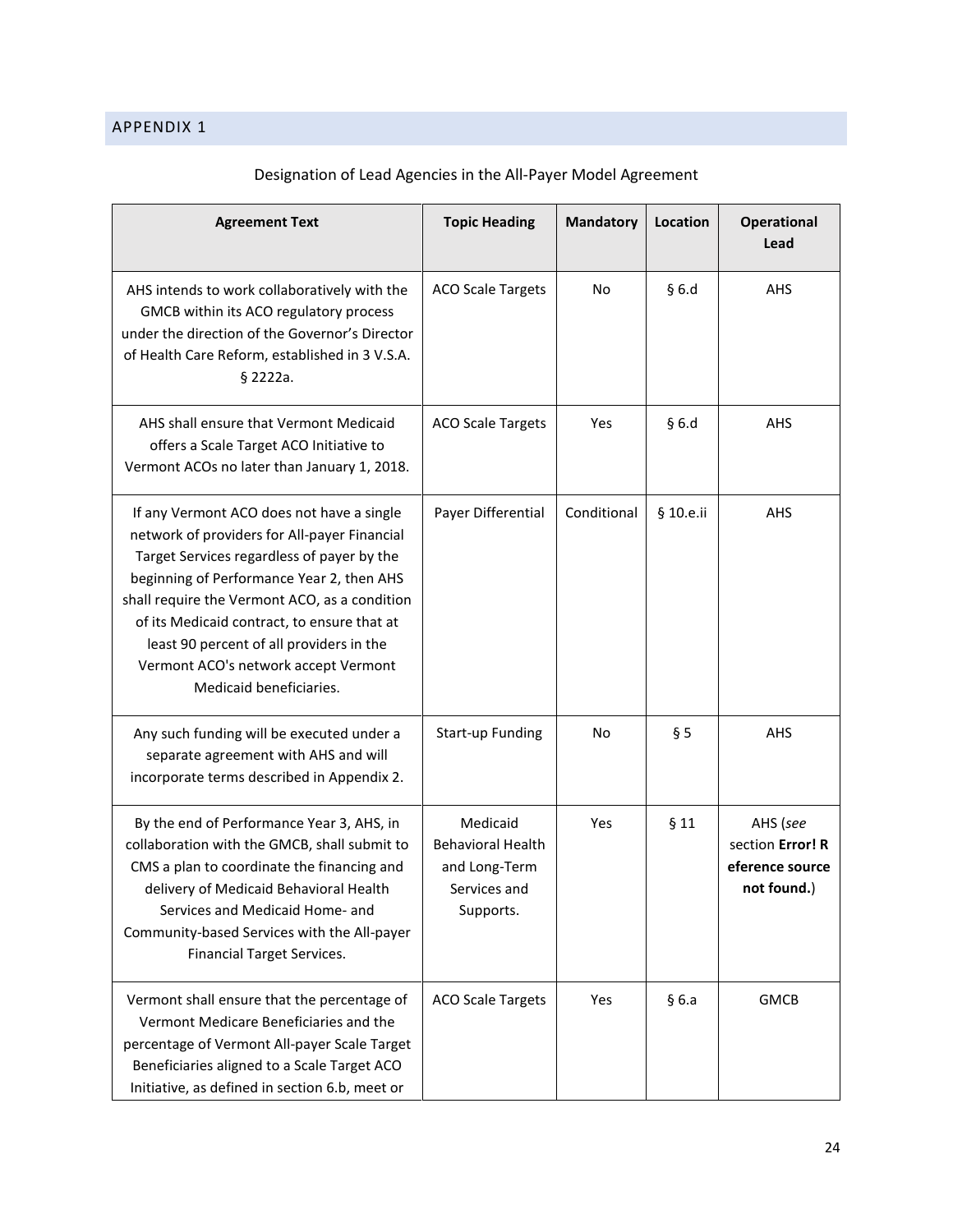| <b>Agreement Text</b>                                                                                                                                                                                                                                                                                                                                               | <b>Topic Heading</b>                                                       | <b>Mandatory</b> | Location   | <b>Operational</b><br>Lead |
|---------------------------------------------------------------------------------------------------------------------------------------------------------------------------------------------------------------------------------------------------------------------------------------------------------------------------------------------------------------------|----------------------------------------------------------------------------|------------------|------------|----------------------------|
| exceed the following percentages for each<br>Performance Year ("ACO Scale Targets"):                                                                                                                                                                                                                                                                                |                                                                            |                  |            |                            |
| The GMCB will annually provide its<br>recommendations to the AHS Secretary and<br>the Vermont General Assembly to increase<br>Vermont Medicaid reimbursement rates to<br>levels more comparable to Medicare FFS<br>reimbursement rates.                                                                                                                             | <b>ACO Scale Targets</b>                                                   | Yes              | §6.d       | <b>GMCB</b>                |
| Vermont shall encourage opportunities for<br>Vermont Commercial Plans and Vermont Self-<br>insured Scale Target Plans to offer Scale<br>Target ACO Initiatives to Vermont ACOs.                                                                                                                                                                                     | <b>ACO Scale Targets</b>                                                   | Yes              | §6.e       | <b>GMCB</b>                |
| Vermont shall ensure that Scale Target ACO<br>Initiatives offered by Vermont Medicaid,<br>Vermont Commercial Plans, and participating<br>Vermont Self-insured Plans reasonably align<br>in their design with the Vermont Modified<br>Next Generation ACO in Performance Year 1<br>and with the Vermont Medicare ACO<br>Initiative in Performance Years 2 through 5. | <b>ACO Scale Targets</b>                                                   | Yes              | §6.f       | <b>GMCB</b>                |
| Vermont shall encourage providers and<br>suppliers operating in Vermont to participate<br>in Vermont ACOs to achieve the ACO Scale<br>Targets as specified in sections 6.a, 6.b, and<br>6.c.                                                                                                                                                                        | <b>ACO Scale Targets</b>                                                   | Yes              | §6.h       | <b>GMCB</b>                |
| Vermont shall limit All-payer Total Cost of<br>Care per Beneficiary Growth to 3.5 percent                                                                                                                                                                                                                                                                           | All-payer Total<br>Cost of Care per<br>Beneficiary<br><b>Growth Target</b> | Yes              | § 9.a      | <b>GMCB</b>                |
| In accordance with section 6.f, the GMCB, in<br>collaboration with AHS, shall submit to CMS<br>for its approval, no later than June 30th of the<br>year following the conclusion of each of the<br>Performance Years 1 through 5, an<br>assessment describing how the Scale Target                                                                                  | Annual ACO Scale<br>Targets and<br>Alignment Report                        | Yes              | $§ 6.$ j.i | <b>GMCB</b>                |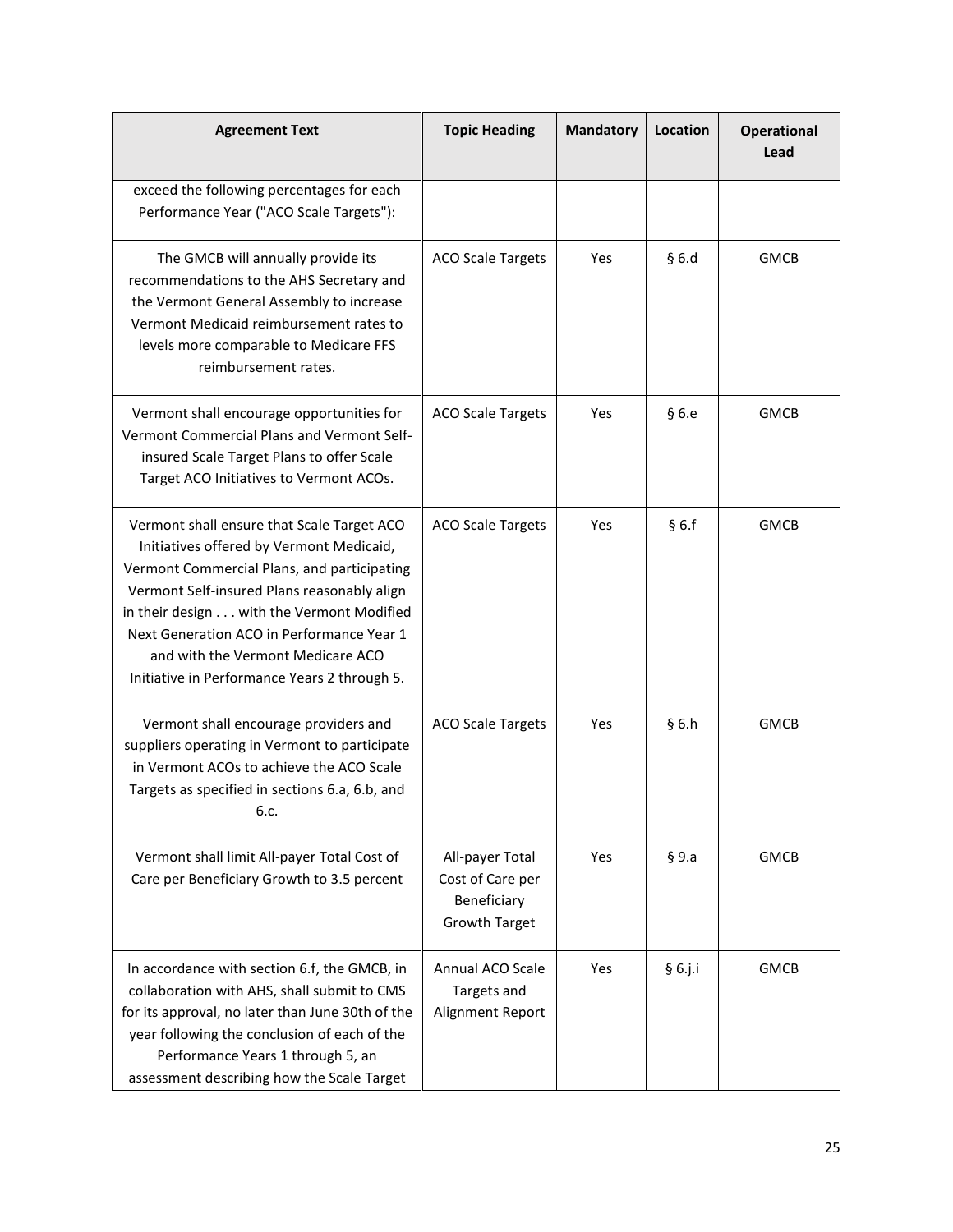| <b>Agreement Text</b>                                                                                                                                                                                                                                                                                                                                                                                                                                                  | <b>Topic Heading</b>                                | <b>Mandatory</b> | Location    | <b>Operational</b><br>Lead |
|------------------------------------------------------------------------------------------------------------------------------------------------------------------------------------------------------------------------------------------------------------------------------------------------------------------------------------------------------------------------------------------------------------------------------------------------------------------------|-----------------------------------------------------|------------------|-------------|----------------------------|
| ACO Initiatives' designs compare against each<br>other                                                                                                                                                                                                                                                                                                                                                                                                                 |                                                     |                  |             |                            |
| The GMCB shall submit to CMS for its<br>approval, no later than June 30th of the year<br>following the conclusion of each of the<br>Performance Years I through 5, the State's<br>performance on the ACO Scale Targets<br>described in sections 6.a, 6.b, and 6.c.                                                                                                                                                                                                     | Annual ACO Scale<br>Targets and<br>Alignment Report | Yes              | § 6.j.ii    | <b>GMCB</b>                |
| Over the Performance Period of the Model,<br>CMS is willing to accept requests from the<br>GMCB for Medicare data necessary to achieve<br>the purposes of the Model.                                                                                                                                                                                                                                                                                                   | <b>CMS Data Sharing</b>                             | No               | $§$ 15.b    | <b>GMCB</b>                |
| the State and its agents shall cooperate with<br>CMS and its contractor(s) and provide all data<br>needed by CMS to monitor and evaluate the<br>Model in accordance with applicable law,<br>including, but not limited to, individually-<br>identifiable health information. The State<br>shall ensure the production of such data<br>through statutory or regulatory mandates on<br>entities holding the required data, or through<br>alternative legal arrangements. | <b>CMS Evaluation</b>                               | Yes              | $§$ 17.a    | <b>GMCB</b>                |
| The State shall cooperate with all CMS<br>monitoring and oversight requests and<br>activities, and ensure that all Vermont ACOs<br>similarly cooperate to the extent allowed by<br>law.                                                                                                                                                                                                                                                                                | <b>CMS Monitoring</b><br>of the Model               | Yes              | $§$ 18. $c$ | <b>GMCB</b>                |
| The State shall develop procedures to protect<br>the confidentiality of all information that<br>identifies individual Medicare and Medicaid<br>beneficiaries in accordance with all applicable<br>laws.                                                                                                                                                                                                                                                                | Confidentiality                                     | Yes              | §16         | <b>GMCB</b>                |
| The GMCB, in consultation with AHS where<br>appropriate, may submit, in writing to CMS, a<br>request that exogenous factor(s) (e.g.,<br>changes in Medicare law and regulation or                                                                                                                                                                                                                                                                                      | Exogenous<br>Factors                                | No               | § 9.c.v     | <b>GMCB</b>                |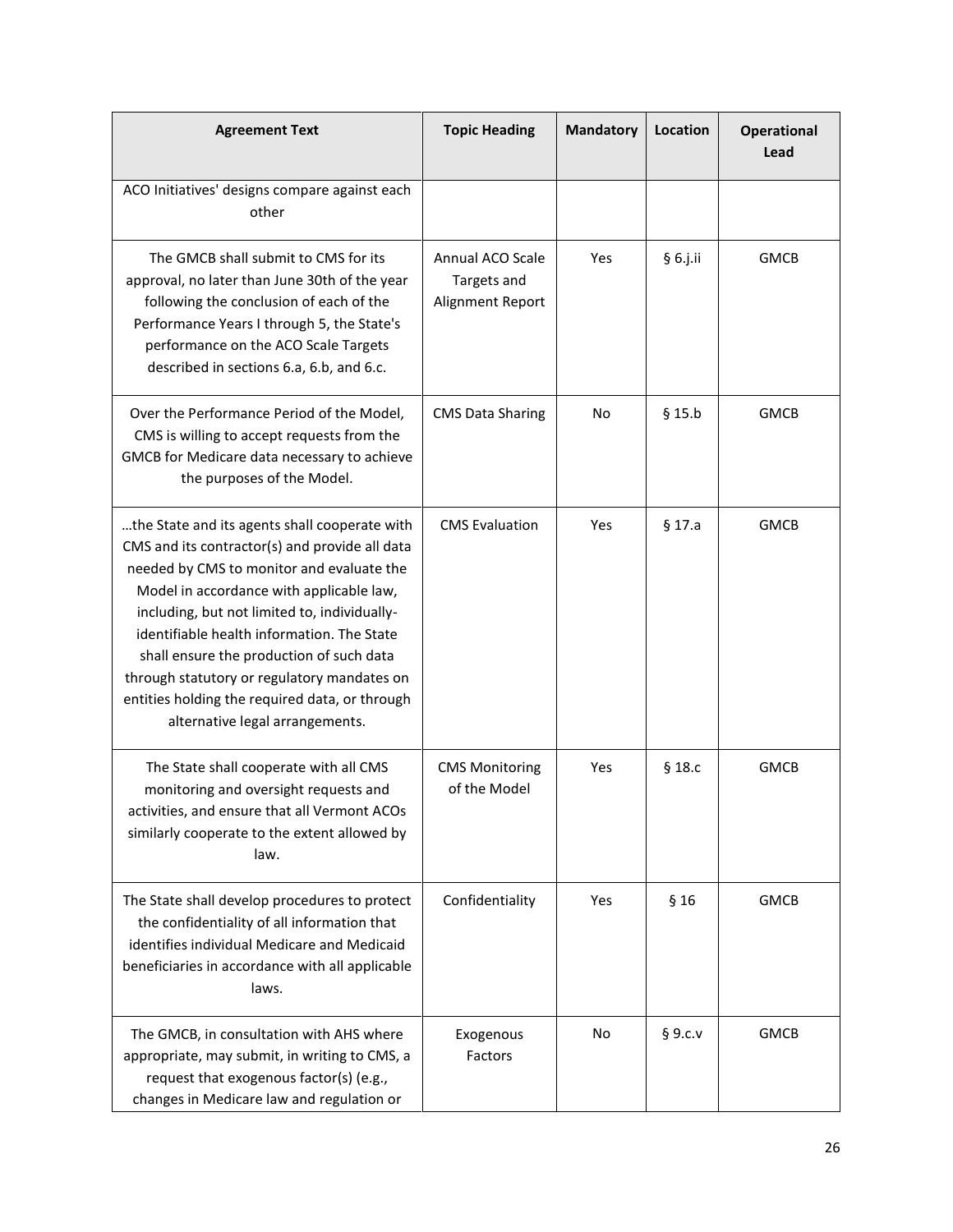| <b>Agreement Text</b>                                                                                                                                                                                                                                                                                                                                                                           | <b>Topic Heading</b>                                                             | <b>Mandatory</b> | Location   | <b>Operational</b><br>Lead |
|-------------------------------------------------------------------------------------------------------------------------------------------------------------------------------------------------------------------------------------------------------------------------------------------------------------------------------------------------------------------------------------------------|----------------------------------------------------------------------------------|------------------|------------|----------------------------|
| Vermont-localized health or economic shocks)<br>be taken into consideration when assessing<br>performance on the All-payer or Medicare<br>Total Cost of Care per Beneficiary Growth<br>Targets.                                                                                                                                                                                                 |                                                                                  |                  |            |                            |
| In accordance with applicable law, the State<br>shall maintain, ensure Vermont ACOs<br>maintain, and provide to the Federal<br>Government access to all books, contracts,<br>records, documents, software systems, and<br>other information sufficient to enable the<br>audit, evaluation, inspection, or investigation<br>of the State's compliance with the<br>requirements of this Agreement | Maintenance of<br>Records                                                        | Yes              | $§$ 19     | <b>GMCB</b>                |
| The State shall maintain and ensure Vermont<br>ACOs maintain such books, contracts, records,<br>documents, and other information for a<br>period often (10) years after the final date of<br>the Performance Period                                                                                                                                                                             | Maintenance of<br>Records                                                        | Yes              | $§$ 19     | <b>GMCB</b>                |
| Vermont and CMS shall ensure that Medicare<br>FFS beneficiaries' access to care, services,<br>providers, and suppliers will not be limited<br>under the Model.                                                                                                                                                                                                                                  | Medicare<br>beneficiary<br>protections                                           | Yes              | $§$ 4      | <b>GMCB</b>                |
| Starting in Performance Year 3, CMS or the<br>GMCB may request modifications to the<br>Performance Period Projected National<br>Medicare Total Cost of Care per Beneficiary<br>Growth calculation                                                                                                                                                                                               | <b>Medicare Total</b><br>Cost of Care per<br>Beneficiary<br>Growth Target        | No               | § 9.c.iv   | <b>GMCB</b>                |
| Vermont shall limit Vermont Medicare Total<br>Cost of Care per Beneficiary Growth to at<br>least 0.2 percentage points less than<br>Performance Period Projected National<br>Medicare Total Cost of Care per Beneficiary<br>Growth                                                                                                                                                              | <b>Medicare Total</b><br>Cost of Care per<br>Beneficiary<br><b>Growth Target</b> | Yes              | § 9.b      | <b>GMCB</b>                |
| If neither of the network access tests set forth<br>in sections 10.e.i and 10.e.ii are satisfied, then                                                                                                                                                                                                                                                                                          | Payer Differential                                                               | Conditional      | § 10.e.iii | <b>GMCB</b>                |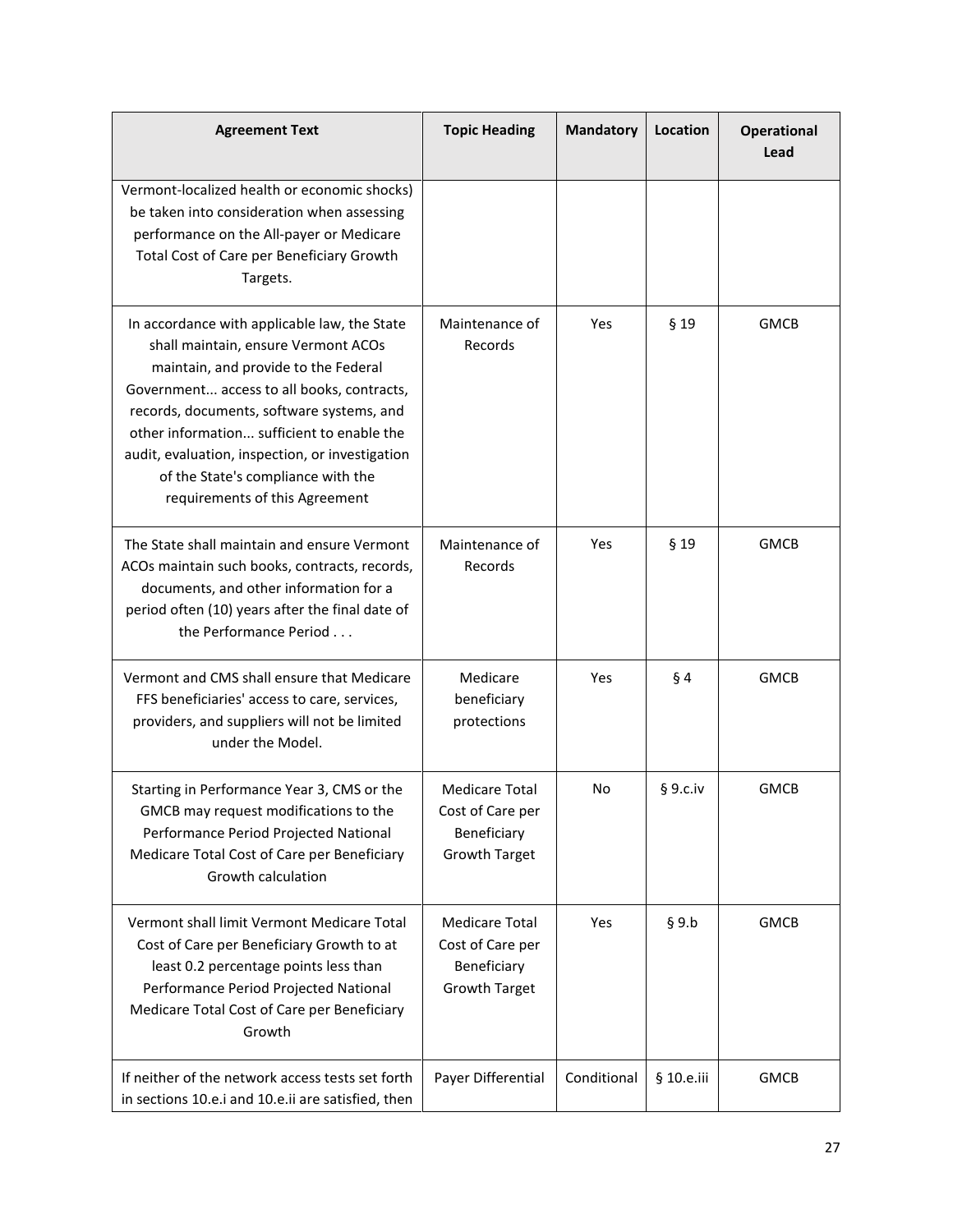| <b>Agreement Text</b>                                                                                                                                                                                                                                                                                                                                               | <b>Topic Heading</b> | <b>Mandatory</b> | Location    | <b>Operational</b><br>Lead |
|---------------------------------------------------------------------------------------------------------------------------------------------------------------------------------------------------------------------------------------------------------------------------------------------------------------------------------------------------------------------|----------------------|------------------|-------------|----------------------------|
| CMS shall determine it a Triggering Event and<br>issue the State a Warning Notice as described<br>in section 21. The GMCB and AHS shall submit<br>to CMS, for its approval, a CAP for this<br>Triggering Event as set forth in section 21.                                                                                                                          |                      |                  |             |                            |
| The GMCB, after collaboration with AHS, may<br>submit a written request that specific changes<br>in payments to Medicaid providers be taken<br>into consideration when assessing<br>performance on the All-payer Total Cost of<br>Care per Beneficiary Growth Target.                                                                                               | Payer Differential   | No               | $§$ 10.d    | <b>GMCB</b>                |
| Beginning in Performance Year 2, the GMCB,<br>after collaboration with AHS, shall submit to<br>CMS. the percent ACO Benchmarks will<br>increase by payer for Vermont ACOs, an<br>explanation for any differences in ACO<br>Benchmark increases between payers, and<br>the impact such differences may have on the<br>Payer Differential as it affects Vermont ACOs. | Payer Differential   | Yes              | $§$ 10.a    | <b>GMCB</b>                |
| The GMCB, after collaboration with AHS, shall<br>submit to CMS by the end of Performance<br>Year 2 an assessment of the Payer Differential<br>as it affects Vermont ACOs.                                                                                                                                                                                           | Payer Differential   | Yes              | $§$ 10.b    | <b>GMCB</b>                |
| The GMCB and AHS shall submit to CMS by<br>the end of Performance Year 3 a report on<br>options to reduce the Payer Differential<br>between payers during and after the<br>Performance Period.                                                                                                                                                                      | Payer Differential   | Yes              | $§$ 10. $c$ | <b>GMCB</b>                |
| The GMCB shall ensure that a Vermont ACO<br>shall not interfere with a patient's choice of<br>health care providers under the patient's<br>health plan, regardless of whether a provider<br>is participating in the ACO.                                                                                                                                            | Payer Differential   | Yes              | § 10.e      | <b>GMCB</b>                |
| The State shall ensure that Vermont ACOs<br>have a single network of providers, regardless                                                                                                                                                                                                                                                                          | Payer Differential   | Yes              | § 10.e.i    | <b>GMCB</b>                |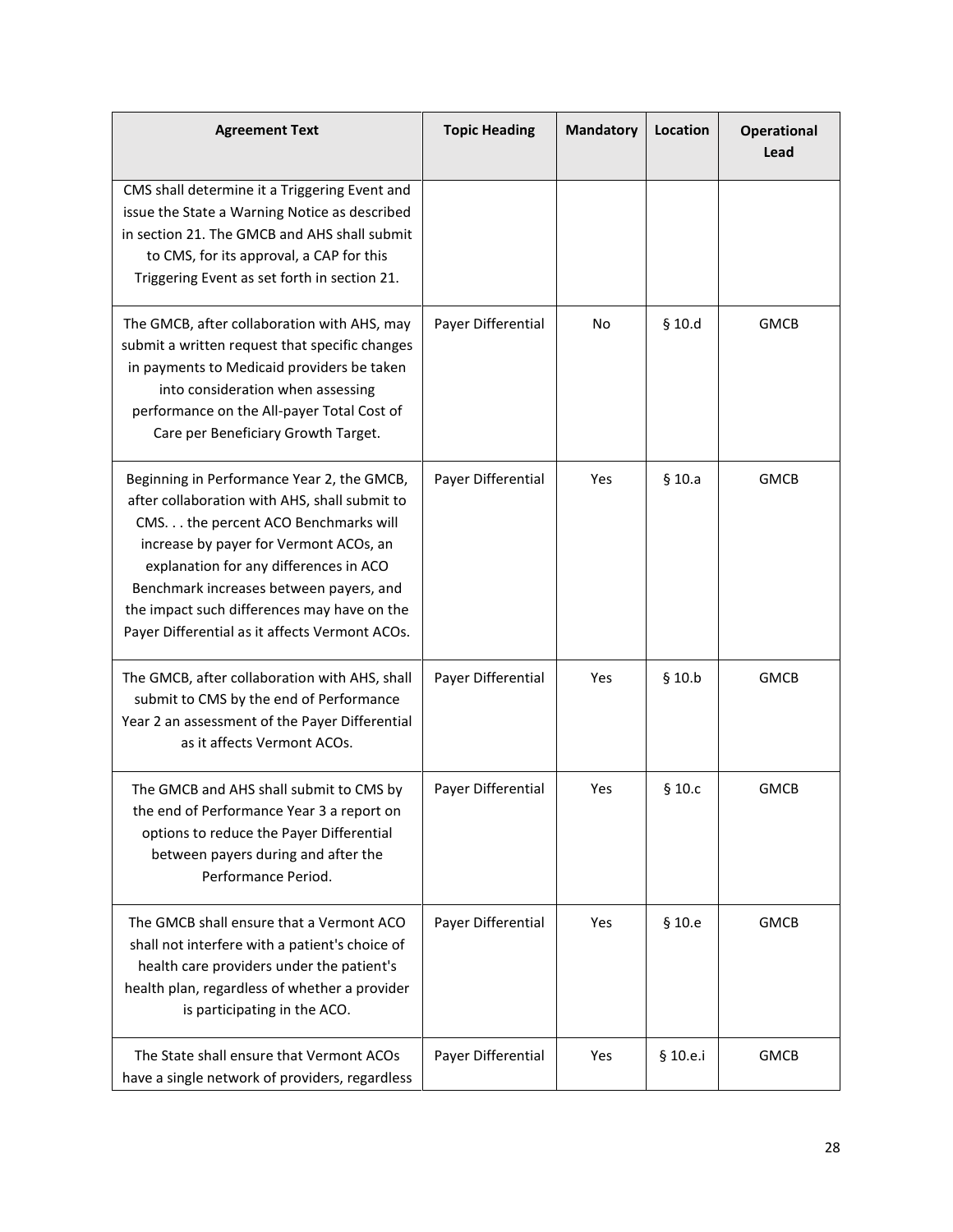| <b>Agreement Text</b>                                                                                                                                                                                                                                                                                                                                                                                                              | <b>Topic Heading</b>                                        | <b>Mandatory</b> | Location    | <b>Operational</b><br>Lead          |
|------------------------------------------------------------------------------------------------------------------------------------------------------------------------------------------------------------------------------------------------------------------------------------------------------------------------------------------------------------------------------------------------------------------------------------|-------------------------------------------------------------|------------------|-------------|-------------------------------------|
| of payer, for All-payer Financial Target<br><b>Services</b>                                                                                                                                                                                                                                                                                                                                                                        |                                                             |                  |             |                                     |
| The State may publicly disclose, with consent<br>from CMS, provider-specific performance and<br>performance summary comparisons to other<br>states for purposes of provider accountability<br>for the quality of care delivered under the<br>Model. (note: this information is shared<br>w/the GMCB by CMMI).                                                                                                                      | <b>Public Disclosure</b><br>of Provider<br>Performance Data | No               | $§$ 15. $c$ | <b>GMCB</b>                         |
| The GMCB, in collaboration with AHS, shall<br>submit to CMS quarterly reports on the<br>State's performance on the All-payer Total<br>Cost of Care per Beneficiary Growth Target                                                                                                                                                                                                                                                   | Quarterly<br><b>Financial Report</b>                        | No               | § 9.f       | <b>GMCB</b>                         |
| The GMCB, in collaboration with AHS, shall<br>submit to CMS for its approval, on or before<br>September 30 <sup>th</sup> following each Performance<br>Year 1 through 5, an annual report on the<br>State's efforts to achieve the Statewide<br>Health Outcomes and Quality of Care Targets.                                                                                                                                       | Reports and Data<br>for CMS<br>Evaluation                   | Yes              | § 8.e       | <b>GMCB</b>                         |
| The State shall submit by June 30 <sup>th</sup> of<br>Performance Year 3 a plan signed by<br>Vermont's Department of Health, AHS, the<br>GMCB, and Vermont ACO(s) that provides an<br>accountability framework to the public health<br>system to ensure that any Vermont ACO<br>funding allocated to community health<br>services is being used towards achieving the<br>Statewide Health Outcomes and Quality of<br>Care Targets. | Reports and Data<br>for CMS<br>Evaluation                   | Yes              | $§$ 7.f     | AHS<br>(GMCB will<br>submit to CMS) |
| AHS, in collaboration with the GMCB, shall<br>develop with CMS by December 31, 2017, a<br>measure to monitor Medicaid patient<br>caseload for specialist and non-specialist<br>physicians.                                                                                                                                                                                                                                         | Reports and Data<br>for CMS<br>Evaluation                   | Yes              | § 8.g       | AHS                                 |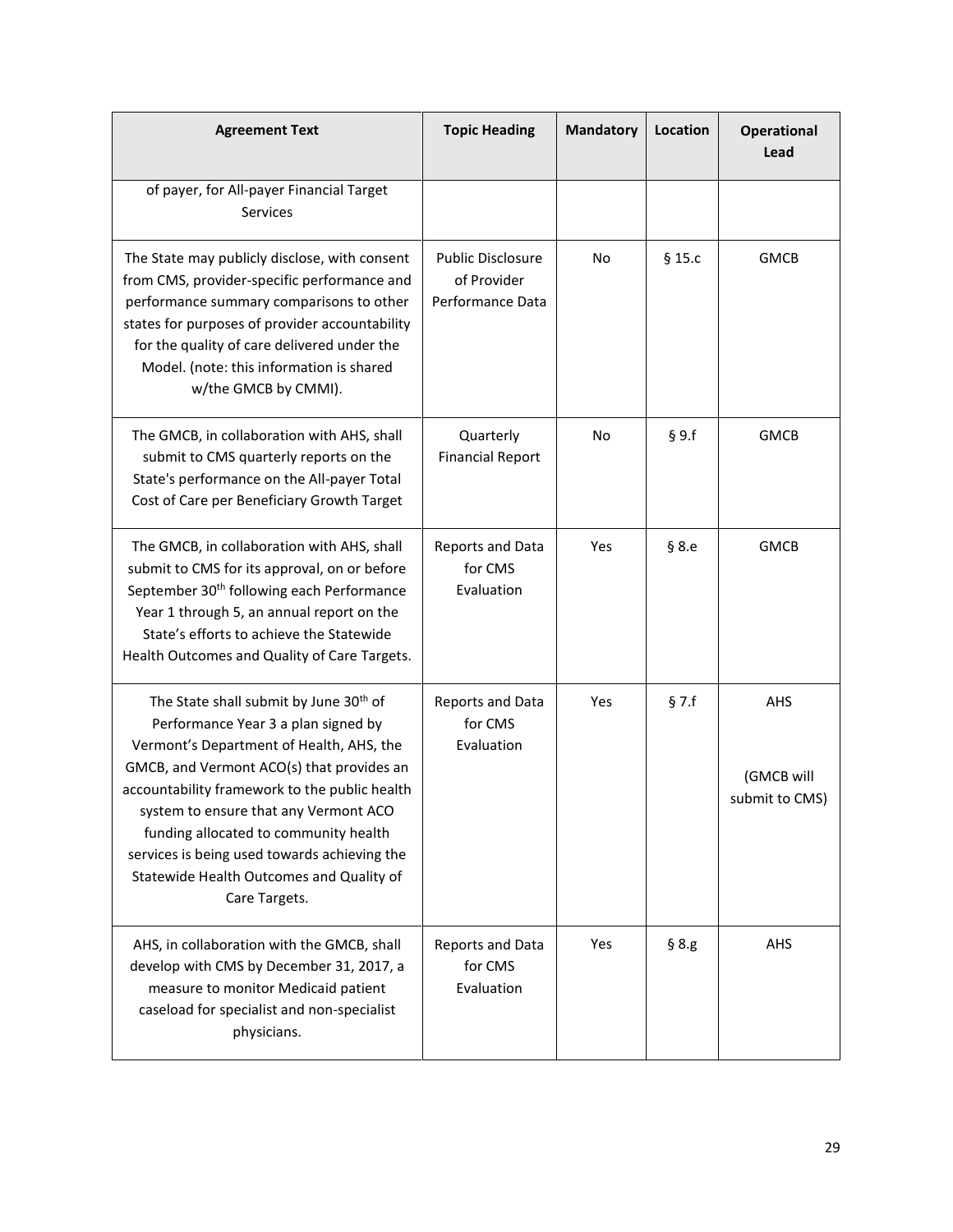| <b>Agreement Text</b>                                                                                                                                                                                                                                                                                                                                                                    | <b>Topic Heading</b>                                                                        | <b>Mandatory</b> | Location | <b>Operational</b><br>Lead |
|------------------------------------------------------------------------------------------------------------------------------------------------------------------------------------------------------------------------------------------------------------------------------------------------------------------------------------------------------------------------------------------|---------------------------------------------------------------------------------------------|------------------|----------|----------------------------|
| CMS, and the GMCB in consultation with AHS,<br>may choose by the end of Performance Year 2<br>to add this measure and an associated target<br>as an additional health delivery system quality<br>target.                                                                                                                                                                                 | Reports and Data<br>for CMS<br>Evaluation                                                   | Yes              | § 8.g    | <b>GMCB</b>                |
| The GMCB shall submit to CMS the Annual<br>ACO Scale Targets and Alignment Report, the<br>Annual Health Outcomes and Quality of Care<br>Report, and the Quarterly Financial Report, as<br>described in sections 6, 7, and 9, respectively.                                                                                                                                               | Reports and Data<br>for CMS<br>Evaluation.                                                  | Yes              | $§$ 17.b | <b>GMCB</b>                |
| the GMCB, in collaboration with AHS, shall<br>provide CMS with Vermont Medicaid claims<br>data, Vermont Commercial Plans claims data,<br>and available Vermont Self-insured Plan<br>claims data that are necessary for CMS to<br>monitor and evaluate the Model.                                                                                                                         | Reports and Data<br>for CMS<br>Evaluation.                                                  | Yes              | $§$ 17.b | <b>GMCB</b>                |
| The State must make available to CMS and<br>CMS's contractors, for validation and<br>oversight purposes, the datasets and<br>methodologies used by the State to make<br>calculations required under this Agreement,<br>including and as applicable, access to<br>contractors, contract deliverables, and<br>software systems used to make calculations<br>required under this Agreement. | Reports and Data<br>for CMS<br>Evaluation.                                                  | Yes              | $§$ 17.b | <b>GMCB</b>                |
| The GMCB may request, and the CMS may<br>consider, Medicare payment waivers as may<br>be necessary solely for purposes of carrying<br>out this Model.                                                                                                                                                                                                                                    | Request for<br>Medicare<br>Payment Waivers                                                  | No               | $§$ 13   | <b>GMCB</b>                |
| The GMCB, in consultation with AHS, may<br>request modifications to the definitions of<br>Medicare Financial Target Services and All-<br>payer Financial Target Services, subject to<br>CMS approval,                                                                                                                                                                                    | Request for<br>modifications to<br>Medicare and All-<br>payer Financial<br>Target Services. | No               | §9.e     | <b>GMCB</b>                |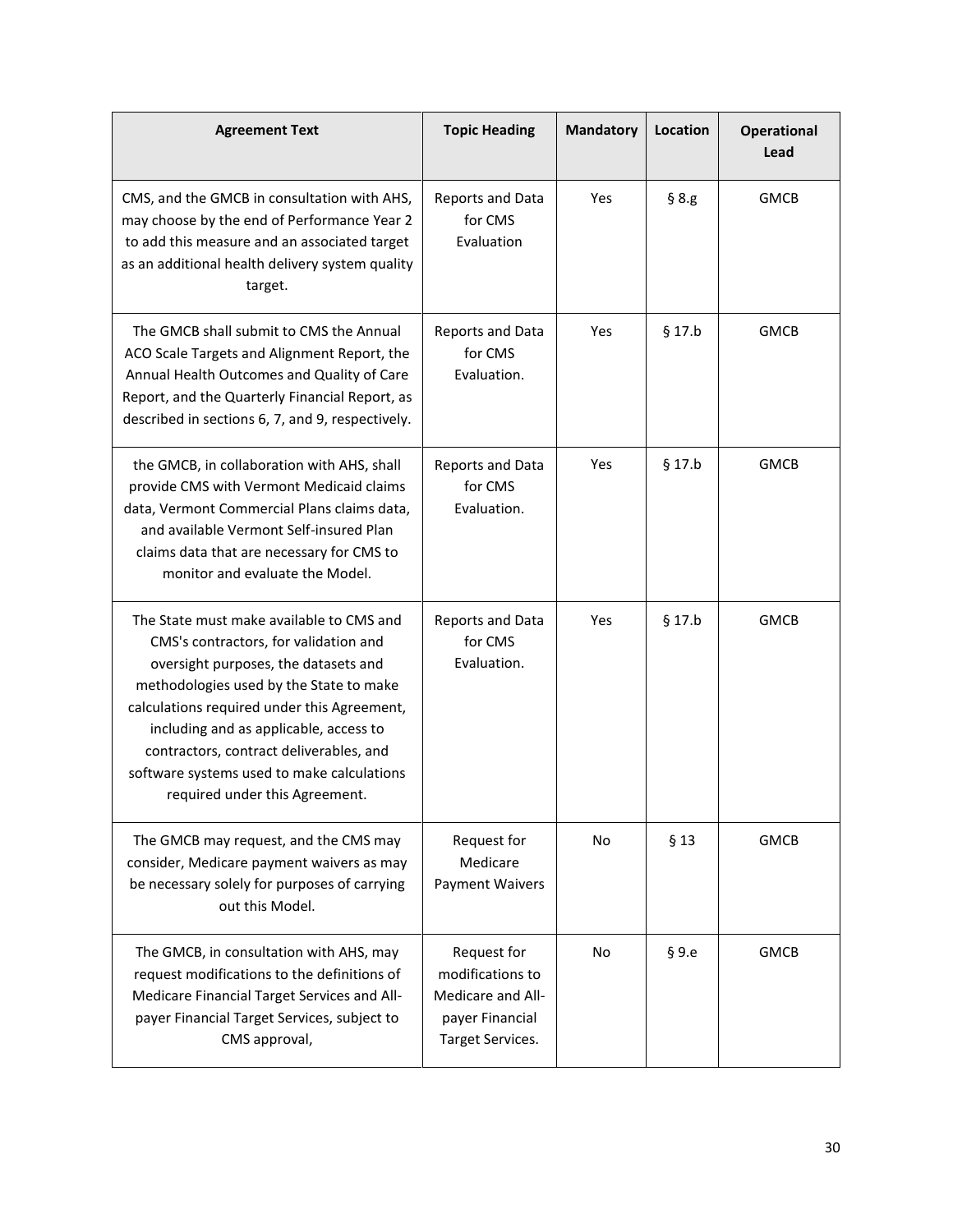| <b>Agreement Text</b>                                                                                                                                                                                                                                                                                        | <b>Topic Heading</b>                                                         | <b>Mandatory</b> | <b>Location</b> | <b>Operational</b><br>Lead |
|--------------------------------------------------------------------------------------------------------------------------------------------------------------------------------------------------------------------------------------------------------------------------------------------------------------|------------------------------------------------------------------------------|------------------|-----------------|----------------------------|
| the GMCB, in collaboration with AHS, shall<br>supply CMS reports, information, and data. on<br>ACO Scale Targets, Statewide Health<br>Outcomes and Quality of Care Targets, and<br>Statewide Financial Targets. The GMCB, in<br>collaboration with AHS, shall submit this<br>information on a regular basis. | State of Vermont<br>Data Sharing                                             | Yes              | $§$ 15.a        | <b>GMCB</b>                |
| Vermont shall achieve the population-level<br>health outcomes targets, healthcare delivery<br>system quality targets, and process<br>milestones as described in Appendix 1.                                                                                                                                  | <b>Statewide Health</b><br>Outcomes and<br>Quality of Care<br><b>Targets</b> | Yes              | $§$ 7.a         | <b>GMCB</b>                |
| Population-level Health Outcomes Targets<br>(various)                                                                                                                                                                                                                                                        | <b>Statewide Health</b><br>Outcomes and<br>Quality of Care<br><b>Targets</b> | Yes              | App. 1          | <b>GMCB</b>                |
| The GMCB may propose modifications to the<br>Initiative to better align the Initiative with<br>ACO programs operated by Vermont<br>Medicaid, Vermont Commercial Plans, and<br>participating Vermont Self-insured Plans.                                                                                      | Vermont<br>Medicare ACO<br>Initiative                                        | No               | § 8             | <b>GMCB</b>                |
| To the extent it has the authority, the GMCB<br>may direct a VMA ACO, a Vermont Modified<br>Next Generation ACO, or both to make<br>specific infrastructure and care delivery<br>investments.                                                                                                                | Vermont<br>Medicare ACO<br>Initiative                                        | No               | § 8.b.iii       | <b>GMCB</b>                |
| CMS, in collaboration with Vermont, shall<br>design and launch the Vermont Medicare ACO<br>Initiative to begin on January 1, 2019, and its<br>performance period will align with<br>Performance Years 2 through 5 of this<br>Agreement.                                                                      | Vermont<br>Medicare ACO<br>Initiative                                        | Yes              | § 8             | <b>GMCB</b>                |
| In order for a Vermont ACO to be eligible to<br>participate in the Vermont Medicare ACO<br>Initiative or be eligible to become a Vermont<br>Modified Next Generation ACO, the GMCB                                                                                                                           | Vermont<br>Medicare ACO<br>Initiative                                        | Yes              | § 8.b.i         | <b>GMCB</b>                |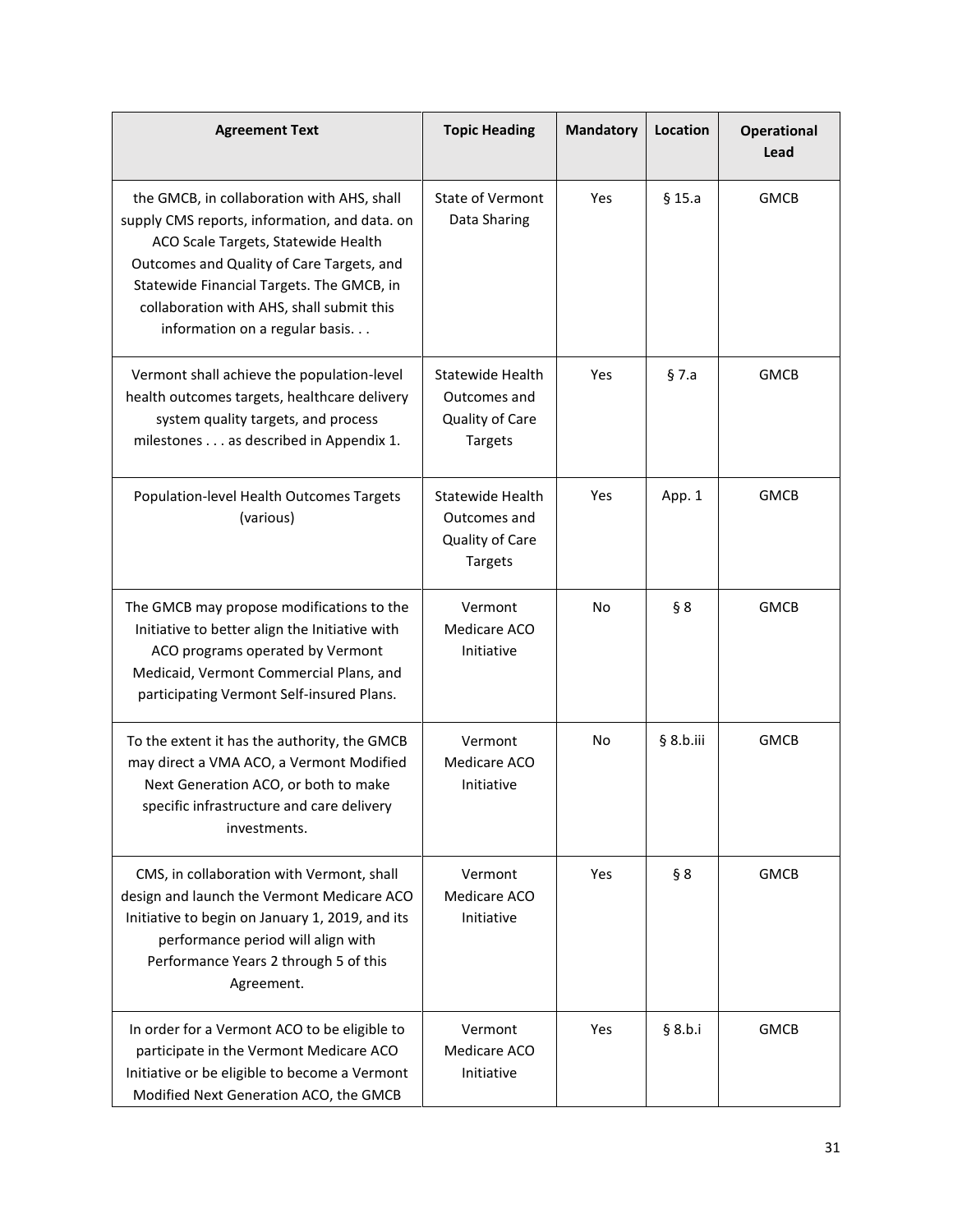| <b>Agreement Text</b>                                                                                                                                                                                                                                                                                                        | <b>Topic Heading</b>                                          | <b>Mandatory</b> | Location   | <b>Operational</b><br>Lead                                             |
|------------------------------------------------------------------------------------------------------------------------------------------------------------------------------------------------------------------------------------------------------------------------------------------------------------------------------|---------------------------------------------------------------|------------------|------------|------------------------------------------------------------------------|
| must submit to CMS a letter jointly signed by<br>the GMCB and the Vermont ACO attesting<br>that the two entities will work together to<br>achieve the ACO Scale Targets, Statewide<br>Financial Targets, and Statewide Health<br>Outcomes and Quality of Care Targets of the<br>Vermont All-payer ACO Model.                 |                                                               |                  |            |                                                                        |
| Except as described in sections 7.c and 9.d,<br>the GMCB shall prospectively develop the<br>Vermont Medicare ACO Initiative Benchmarks<br>for both Vermont Modified Next Generation<br>ACOs and VMA ACOs for Performance Years 1<br>through 5 in accordance with the terms of<br>this Agreement and subject to CMS approval. | Vermont<br>Medicare ACO<br>Initiative                         | Yes              | § 8.b.ii   | <b>GMCB</b>                                                            |
| The GMCB shall submit to CMS for approval<br>the Vermont Medicare ACO Initiative<br>Benchmarks for each VMA ACO at least 30<br>calendar days prior to the beginning of each<br>Performance Year for which the benchmarks<br>would be applicable.                                                                             | Vermont<br>Medicare ACO<br>Initiative                         | Yes              | § 8.b.ii.2 | <b>GMCB</b>                                                            |
| The GMCB and CMS shall collaborate<br>throughout the year prior to each<br>Performance Year to analyze and understand<br>data to inform how Vermont Medicare ACO<br>Initiative Benchmarks are set for Vermont<br>Modified Next Generation ACOs and VMA<br>ACO <sub>S</sub> .                                                 | Vermont<br>Medicare ACO<br>Initiative                         | Yes              | § 8.b.iv   | <b>GMCB</b>                                                            |
| The State shall notify CMS of any such dispute<br>in writing within 30 calendar days of the date<br>on which the State becomes aware, or should<br>have become aware, of the act giving rise to<br>the dispute.                                                                                                              | Dispute<br>Resolution                                         | Conditional      | $§$ 21.b.i | N/A (see<br>section Error!<br>Reference<br>source not<br>found. above) |
| within 90 calendar days of receipt of the<br>Warning Notice, the State shall submit a<br>written response to CMSIf CMS requires the<br>State to submit a CAP, the State shall do so<br>within 30 calendar day of CMS notice that the                                                                                         | <b>Warning Notice</b><br>and Corrective<br><b>Action Plan</b> | Conditional      | $§$ 21.a   | N/A (see<br>section Error!<br>Reference                                |